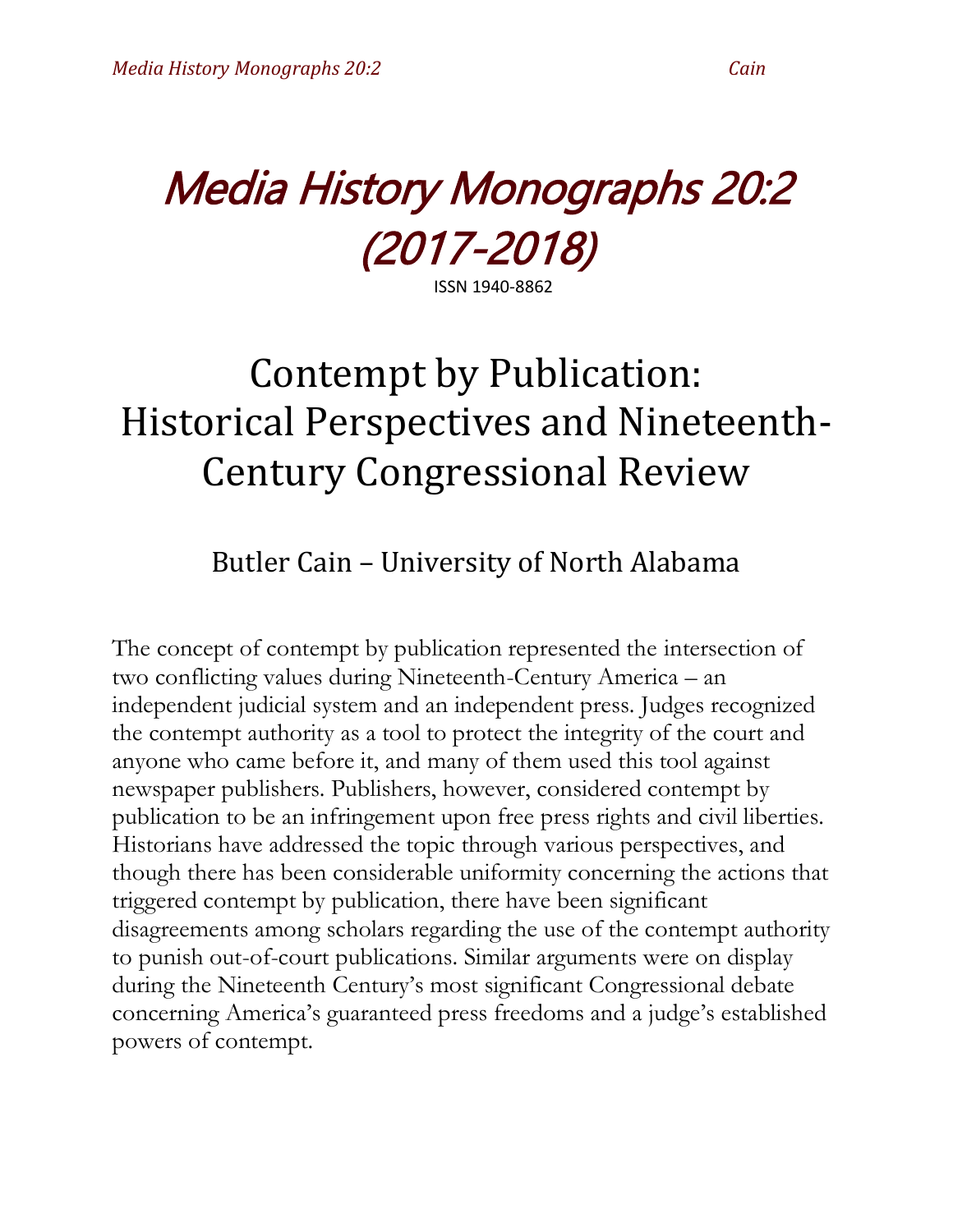Luke Lawless had landed in hot water. It was 1826, and he had anonymously written an essay criticizing a recent decision by Judge James Peck of the U.S. District Court for Missouri. The essay, published in April by the *Missouri Advocate and St. Louis Enquirer*, so incensed Judge Peck that he summoned the newspaper's editor to court, demanded to know the author's identity, and in short order convicted Lawless of contempt. 1 Unsatisfied with his fate, Lawless took his case all the way to the U.S. Congress, where lawmakers had to consider which was the greater right – the right to publish freely on judicial matters or the right of the judiciary to protect itself.

This case is important because it had the potential to threaten the core of Nineteenth-Century American tradition. The concept of contempt by publication represented the intersection of two conflicting values – an independent judicial system and an independent press. Judges recognized the contempt authority as a tool to protect the integrity of the court and anyone who came before it, and many of them used this tool against

newspaper publishers and writers. Publishers and writers, however, considered contempt by publication to be an infringement upon free press rights and civil liberties. This matter represented more than a mere intersection of values. It was a legal landscape where some of the basic tenets of American democracy were tested against each other.

Contempt by publication received a significant amount of review in state and federal courts from the late Eighteenth Century through the first half of the Twentieth Century. Dozens of decisions established competing standards regarding a journalist's ability to report and comment on judicial proceedings, and the number of cases suggests this matter was important enough to judges and journalists to warrant significant examination. When the issue finally came before Congress in 1830, lawmakers expressed support for maintaining a free press in America while also expressing hesitation to set any kind of precedent that would suggest the erosion of an independent judiciary. Lawmakers sought to strike a balance between both.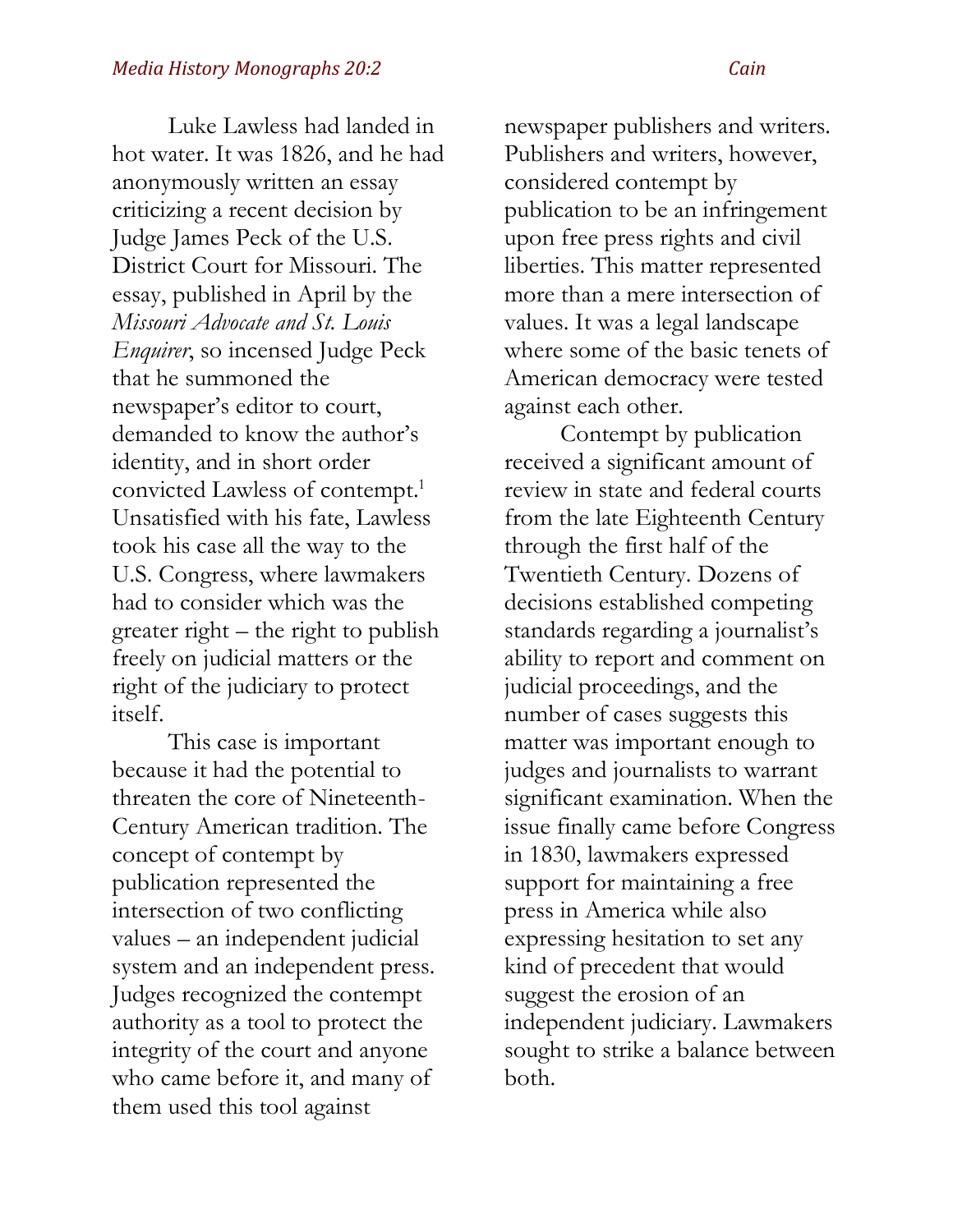### **Historical Perspectives of Contempt by Publication**

Direct contempt and constructive contempt were the two general types of contempt power employed during this era. Direct contempt covered actions that occurred in the courtroom itself.<sup>2</sup> Constructive contempt (also called indirect or implied contempt) covered incidents that occurred outside of the courtroom, such as newspaper publications. There is considerable uniformity among scholars concerning the actions that triggered contempt by publication. Legal scholar Joel Prentiss Bishop described it this way:

> Any publication, whether by parties or strangers, which concerns a case pending in court, and has a tendency to prejudice the public concerning its merits, or to corrupt the administration of justice; or which reflects on the tribunal or its proceedings, or on the parties, the jurors, the witnesses, or the counsel; may be visited as a contempt.<sup>3</sup>

William Hale, who researched legal issues and the media, considered it to be "wellestablished law that any one who thus intrudes himself on the due and orderly administration of justice is guilty of contempt of court and may be called before the court and subjected to summary punishment."<sup>4</sup> Constitutional scholar Donald Gillmor used the following passage to explain the process:

> On the appointed day, the hapless editor, having sworn affidavits explaining, excusing or justifying the publication in question, appears in court and through his counsel offers the most abject apologies or attempts to show by argument that no contempt has, in fact, been committed. If the court disagrees, the editor goes to jail and remains there until he can convince the court that he has learned his lesson. Or the court can impose a fine; or both a fine and imprisonment. If the court is convinced that no contempt has been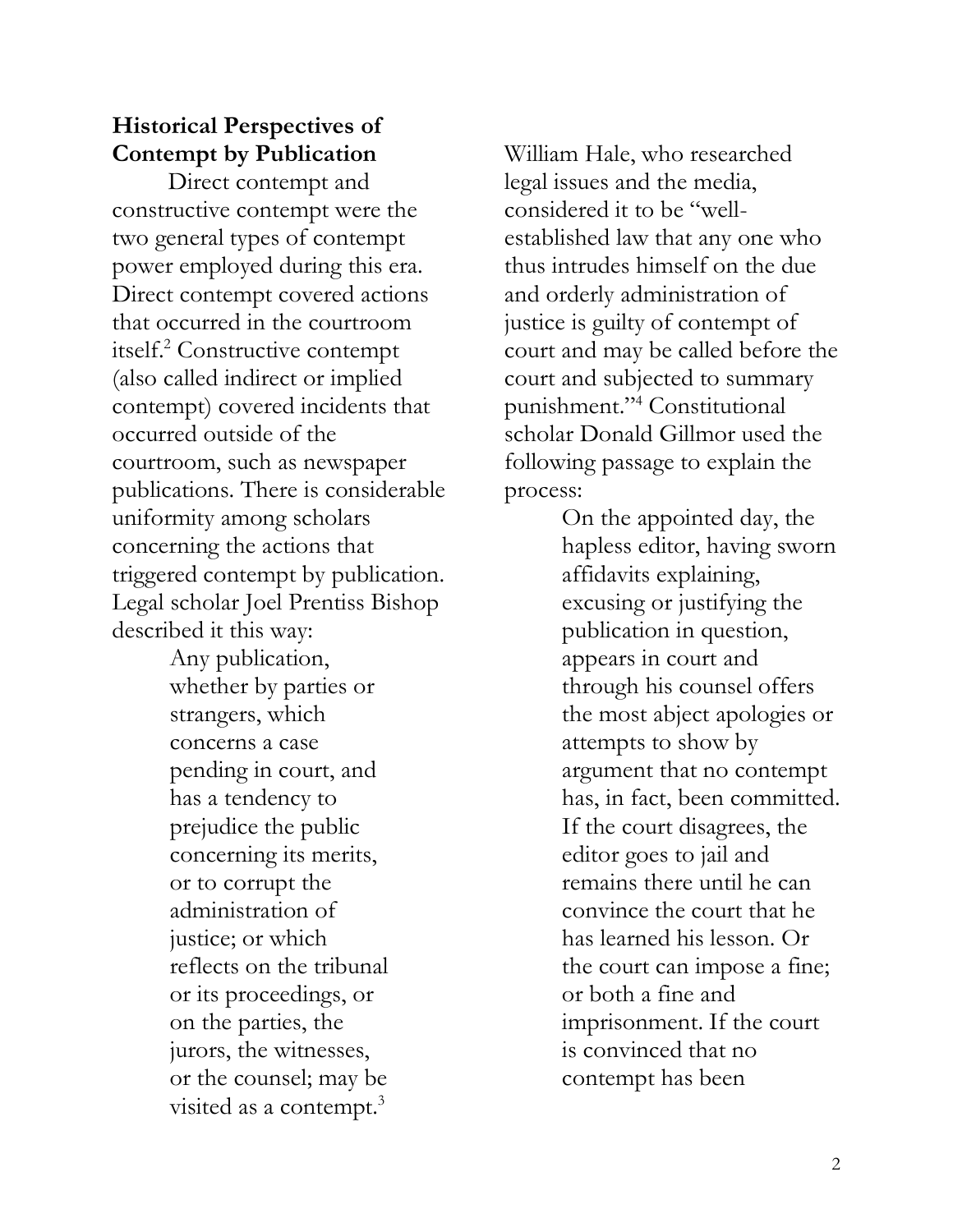committed, the editor is discharged.<sup>5</sup>

The chance of receiving some degree of punishment was great. The judge had sole authority to level a charge of contempt, determine guilt or innocence, and administer punishment, if necessary. There was no trial or jury, and the sentence usually was carried out immediately.

Scholars have debated three major questions concerning the judiciary's contempt power: was it an inherent component of the legal system? Did America's Founding Fathers intend for America's judiciary to wield such power? Was contempt necessary to protect the judicial process, or was it an unchecked power that threatened an individual's civil liberties? Consider first the historical nature of the contempt authority. "Contempt of Court (*contemptus curiae*) has been a recognized phrase in English law from the twelfth century to the present time," wrote Sir John Fox, a historian of British law. The legal development of contempt continued "until by the fourteenth century the principles upon which punishment was inflicted to restrain … acts which tend to

obstruct the course of justice, had become firmly established."<sup>6</sup> Historian Stephen Krause wrote that early contempt law was based in the common law.<sup>7</sup> Perhaps the most influential authority on contempt law was English legal scholar Sir William Blackstone. He published his authoritative *Commentaries on the Laws of England* in 1769 and ascribed an immemorial nature to contempt, calling it as old as the laws themselves.<sup>8</sup> He concluded that "the process by attachment in general appears to be extremely ancient" and by "long and immemorial usage" had become the law of England.<sup>9</sup> Blackstone's *Commentaries* helped solidify the contempt power's place among judicial privileges and sanctioned its use to enforce the will of the court.

There have been other scholars who supported Blackstone's assertion of the contempt power's innate existence within the law. "What is the source of this inherent power to punish for contempt?" legal scholar Edward Dangel asked. "The power of contempt was never given to the court by the people, by constitutional delegation or otherwise, nor did it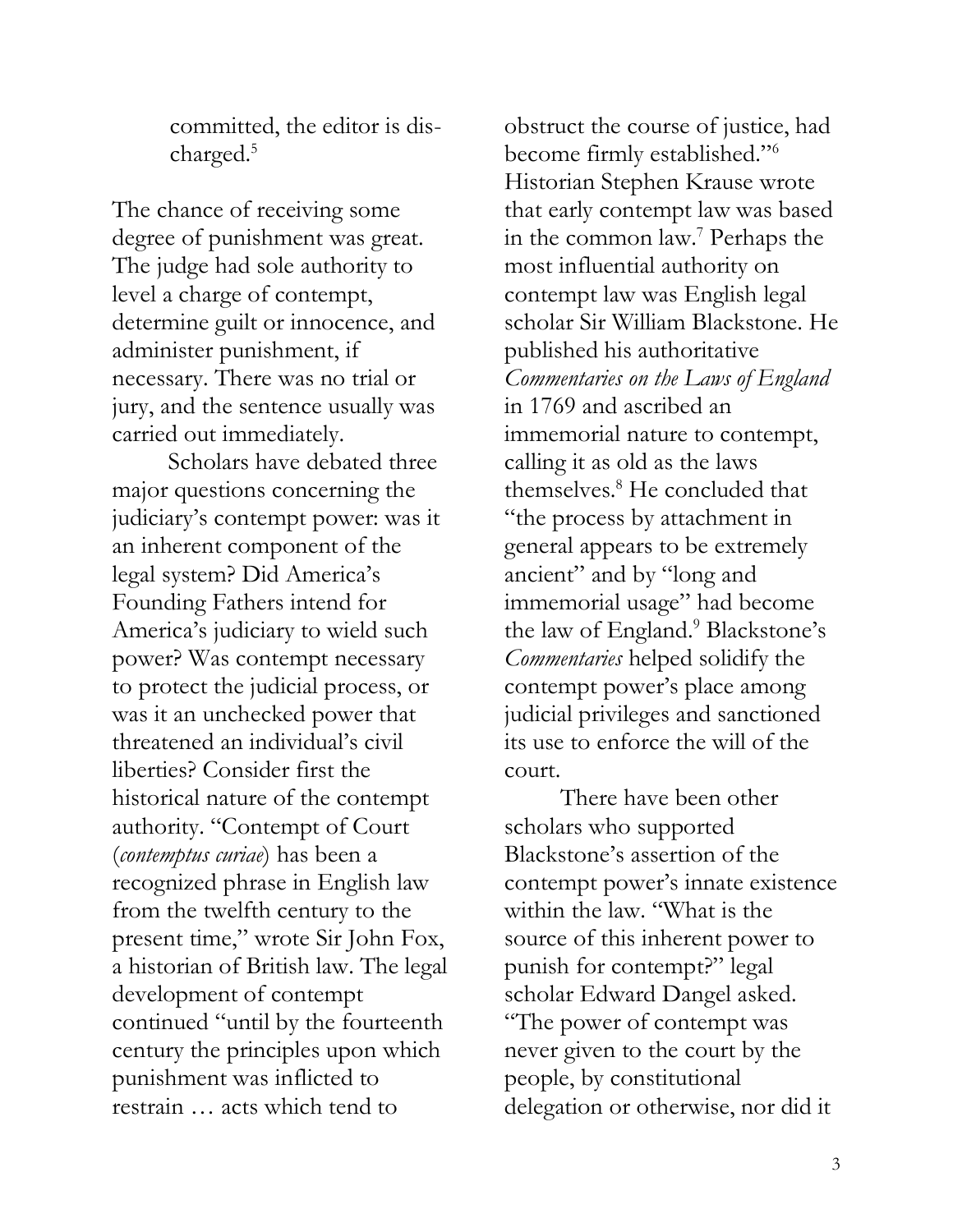come from the early Common Law."<sup>10</sup> Enforcement of legal discipline "is inherent in the administration of justice," wrote Frank Thayer, a media law specialist. "Without some means of enforcing their judgments, decrees, or orders, courts would be powerless."<sup>11</sup> Thayer suggested there is ample historical support for the theory that courts have an inherent power to punish for outof-court contempts.<sup>12</sup> Robert Jones, also a media law scholar, concluded the court's power to punish for contempt "originated in its inherent right to discipline those individuals whose unseemly behavior inside the court room tended to interfere with the orderly conduct of business … or to prejudice a jury…." It was a natural next step, he believed, "for the court to punish those whose unseemly behavior outside the court room tended to constitute an interruption or interference."<sup>13</sup> Perhaps the greatest proponents of the inherent nature of contempt were the courts themselves. "Cases in England and the United States which treat the contempt power all assume that the order of society's affairs dictates that this power is inherent in the very nature of governmental

bodies," legal historian Ronald Goldfarb wrote, "and that all individuals figuratively sacrifice some portion of their civil liberties to this needed expedient when they adopt their social contract."<sup>14</sup> Numerous decisions concluded that courts had what legal scholar Harold Sullivan described as "an 'inherent' or 'super-statutory right' of almost mystical origin and indispensable necessity…."<sup>15</sup>

Other scholars have disagreed that the use of the contempt power to punish actions away from the courtroom was a natural component of judicial authority. Press historian Edward Gerald described the idea as "fictitious."<sup>16</sup> Fredrick Seaton Siebert, who studied both American and English press issues, noted that "studies in this field have disclosed that the remedy in these cases was unknown to the common law before the seventeenth century."<sup>17</sup> He was referring specifically to research by Sir John Fox. While examining English cases of contempt by publication, Fox discovered what seemed to be a modern interpretation for using the contempt power to punish publications. He noted the following: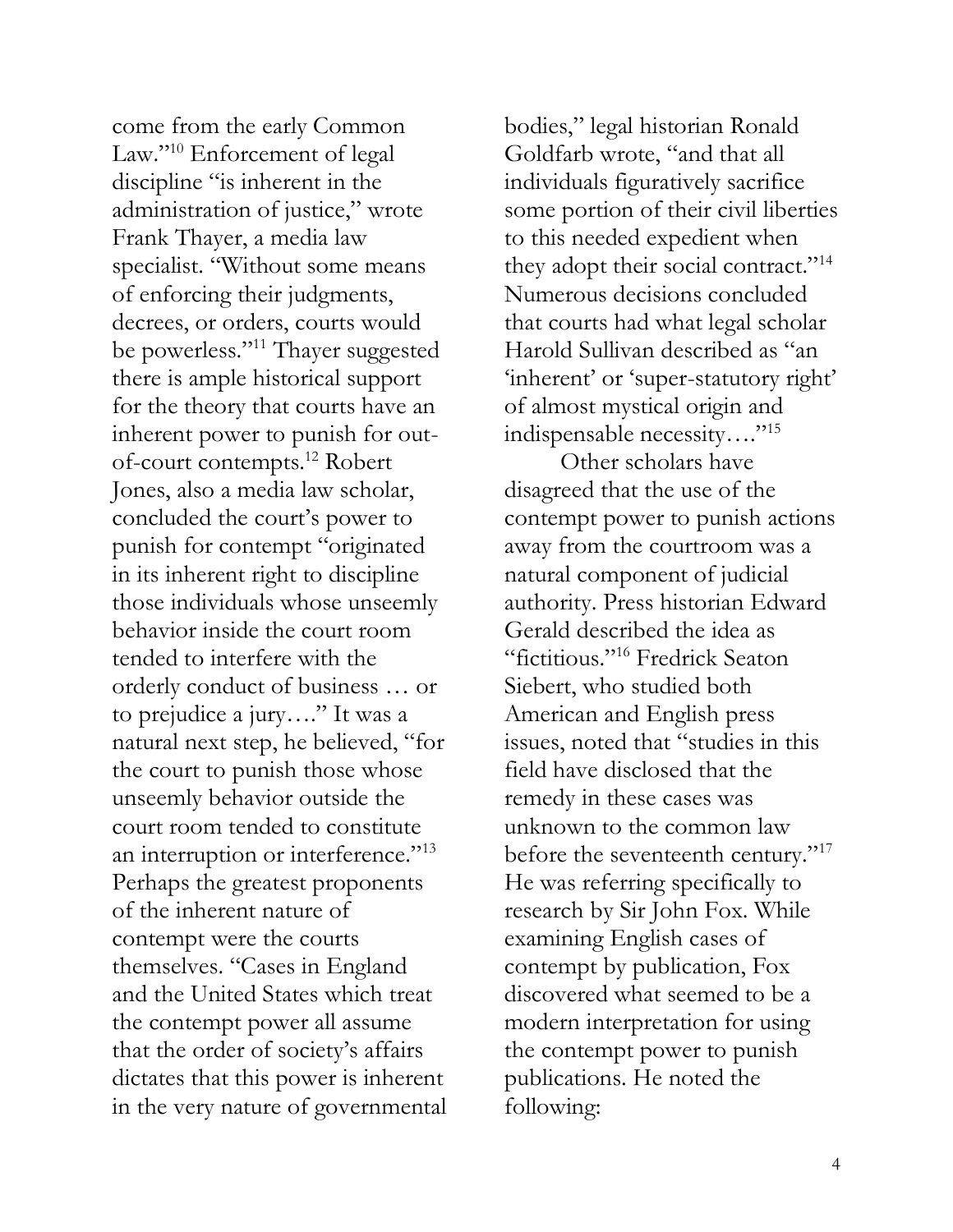In *Re Read and Huggonson and the St. James's Evening Post* (1742, 2 Atk. 469) Lord Hardwicke, in deciding that it was a contempt to libel persons in connexion [sic] with a cause in Chancery to which they were parties, referred to 'scandalizing the Court' as one form of contempt... $^{18}$ 

Fox concluded that "Lord Hardwicke does not here refer to the jurisdiction to punish libels summarily as contempts as firmly established, but rather seems to treat the point as a new one."<sup>19</sup> As historian Zechariah Chafee, Jr., noted, the Blackstonian theory of contempt's immemorial nature "dies hard, but it ought to be knocked on the head once for all."<sup>20</sup>

Blackstone's legal theory was practically unassailable for a time, and that contributed to a serious debate about whether America's Founding Fathers intended for the country's judicial branch to exercise the contempt power. By the end of the Eighteenth Century, contempt was so firmly established as an inherent power that legal historian Herman Pritchett suggested America's

framers believed it was unnecessary to write it into the Constitution.<sup>21</sup> "Although the Constitution itself does not mention the contempt power," Gerald concurred, "it has been developed in this country as necessary and proper to carrying on the judicial power."<sup>22</sup> However, Chafee – and others – believed America's founding fathers intended the First Amendment to overthrow the English common law – including judicial contempt  $-$  as formulated by Blackstone.<sup>23</sup> Nelles and King argued that

> if freedom was a fact of American life as well as an ornament of patriotic declamation, a discretionary power of judges to annex society at large to the judicial precincts and curtail outside expressions of human interests because such expressions might affect a pending law suit was more than inexpedient. It was impossible.<sup>24</sup>

Nelles and King considered this "supposed English common law power" as inapplicable to American conditions.<sup>25</sup> Thomas Cooley, the renowned legal scholar and justice of the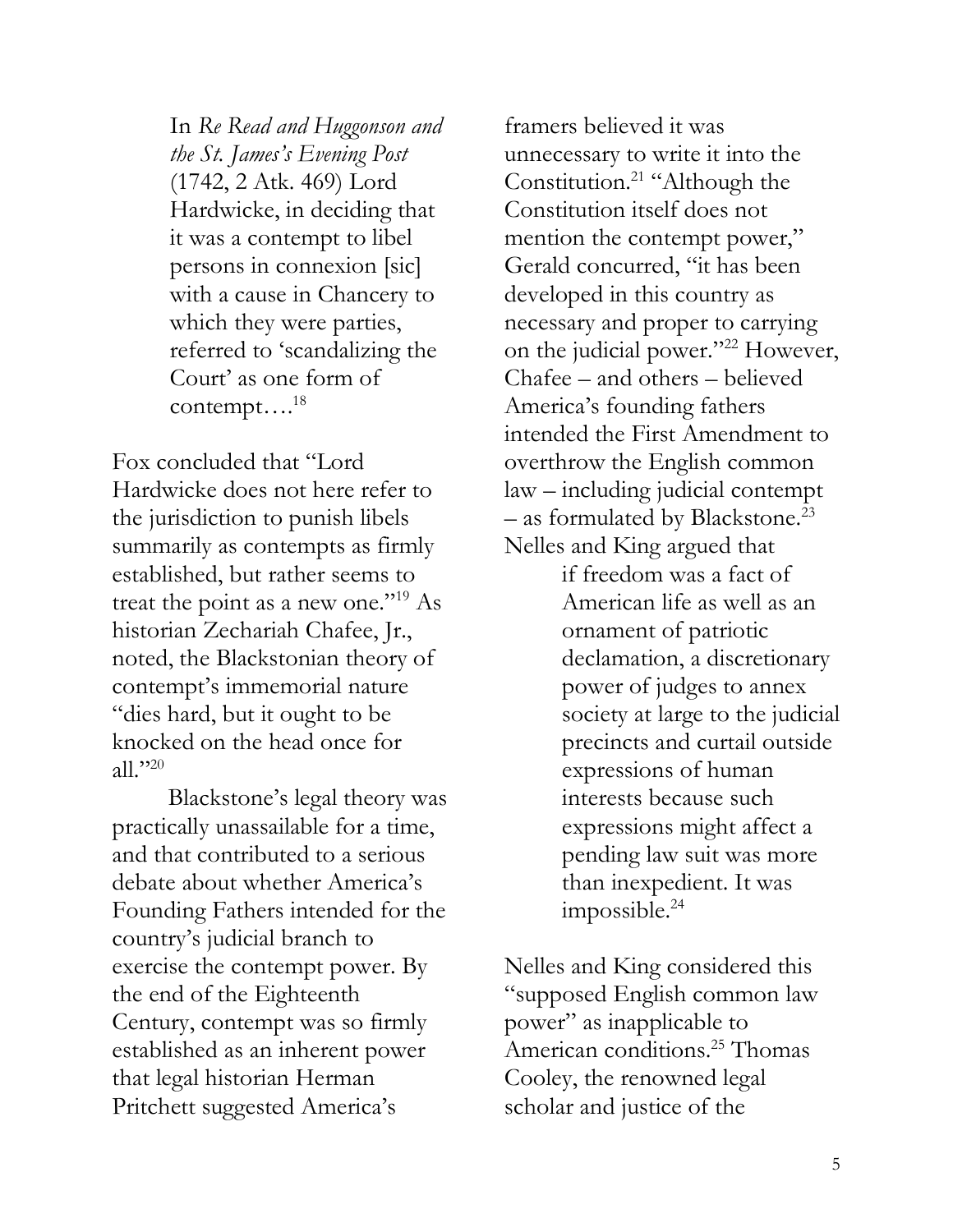Michigan Supreme Court, conceded that press freedom "does not imply complete exemption from responsibility for every thing a citizen may say or publish…."<sup>26</sup> However, he argued that "the mere exemption from previous restraints cannot be all that is secured by the constitutional provisions," and he concluded that the idea of press liberty would be rendered a mockery if anyone could freely publish his views but was subject to punishment for it afterward.<sup>27</sup> "A man who may be whipped and jailed for what he says or prints," historian Leonard Levy wrote, "is not likely to feel free to express his opinions even if he does not need a government license to do so."<sup>28</sup> The framers of the Constitution sought to move away from this definition, according to Levy, and chose to adopt a broader legal standard, one that would allow "rasping, corrosive, and offensive discussions on all topics of public interest."<sup>29</sup> After much debate, the framers crafted the First Amendment to create a constitutional guarantee of press freedom in the United States. Levy was not convinced, however, that the framers intended to protect the press from all forms of

government intervention. Read literally, the First Amendment prohibited Congress from abridging the freedom of the press, but it did not necessarily limit the entire federal government, thus creating the possibility that the executive and judicial branches would be able to restrict press freedoms.<sup>30</sup> The First Amendment was considered applicable to the federal government only; states vested their free press guarantees in their own constitutions. This, and the existing common law, left enough room for the power of judicial contempt to grow and flourish in America's judicial systems.

The third major scholastic argument concerns the conflict between contempt as a tool to protect the administration of justice from an overzealous press and contempt as a tool of suppression. "No court of justice could accomplish the objects of its existence unless it could in some way preserve order, and enforce its mandates and decrees," Joel Prentiss Bishop wrote. As far as he was concerned, the only effectual method a court had of accomplishing these goals was through the contempt process, which was "incident to every"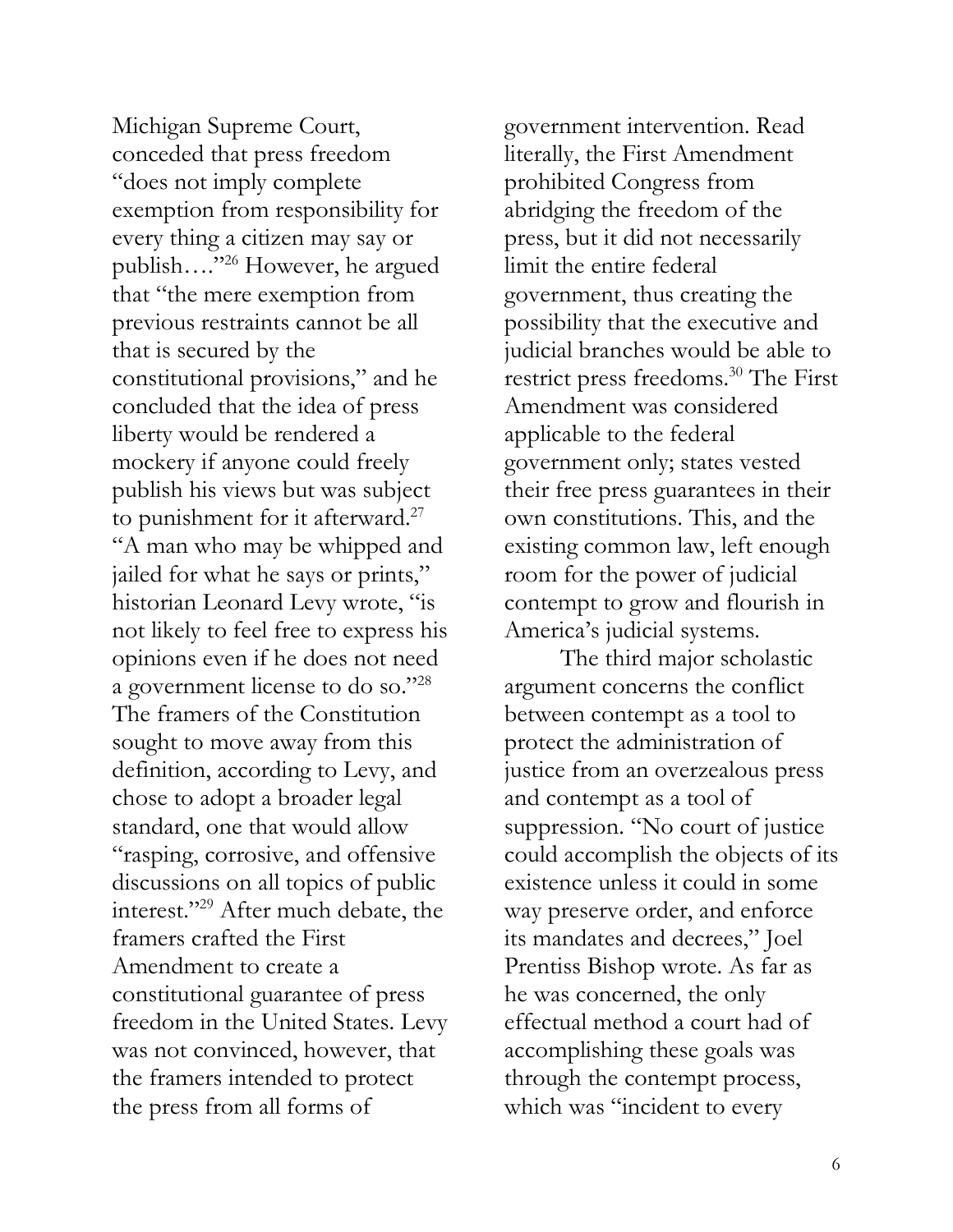judicial tribunal, derived from its very constitution, without any express statutory aid."<sup>31</sup> In fact, there were times, according to Robert Jones, when "many such rulings are provoked by an intemperate attitude of the newspaper involved."<sup>32</sup> Zechariah Chafee, Jr., believed the administration of justice "can easily be warped by improper publications in the press."<sup>33</sup> He even suggested that editors and publishers had only themselves to blame. Early American newspapers were "unscrupulous vehicles of political partisanship," he wrote. "Judges refused to become targets for the streams of abuse they saw constantly directed against legislators and officeholders."<sup>34</sup> The press, according to one view, displayed a tendency to be a bit of a brat. "Freedom of the press is an ungrateful child," Harold Sullivan observed. "All that it is, and all that it may ever hope to be in this country, it owes to the courts."<sup>35</sup> He was concerned about the idea of trial by newspaper, which occurred when the press tried and convicted a defendant in the court of public opinion. "Trial by Newspaper," he was certain, "would be stopped dead in its

tracks the very moment the Judiciary awakens and becomes more interested in vindicating the majesty of the law and protecting its great constitutional guarantees."<sup>36</sup> Contempt by publication was not about freedom of the press, Sullivan argued. "The real freedom involved is the freedom of the courts – freedom to function without damaging interference by the press, which cannot be justified on any ground of interest involved on the part of the press," he wrote. $37$  In the eyes of Nineteenth Century jurists, according to Timothy Gleason, "the institutional press all too often practiced 'trial by newspaper,' and judges refused to give up their power to exercise some control over the press's [sic] treatment of the legal process."<sup>38</sup>

The contempt power was supposed to involve an intricate balance of authority and restraint. "One of the most delicate tests of all comes when the courts have to weigh their own integrity against the rights of others as expressed in the Constitution," Edward Gerald argued. "Such an occasion arises when a newspaper criticizes a court and is required to answer charges of interference with the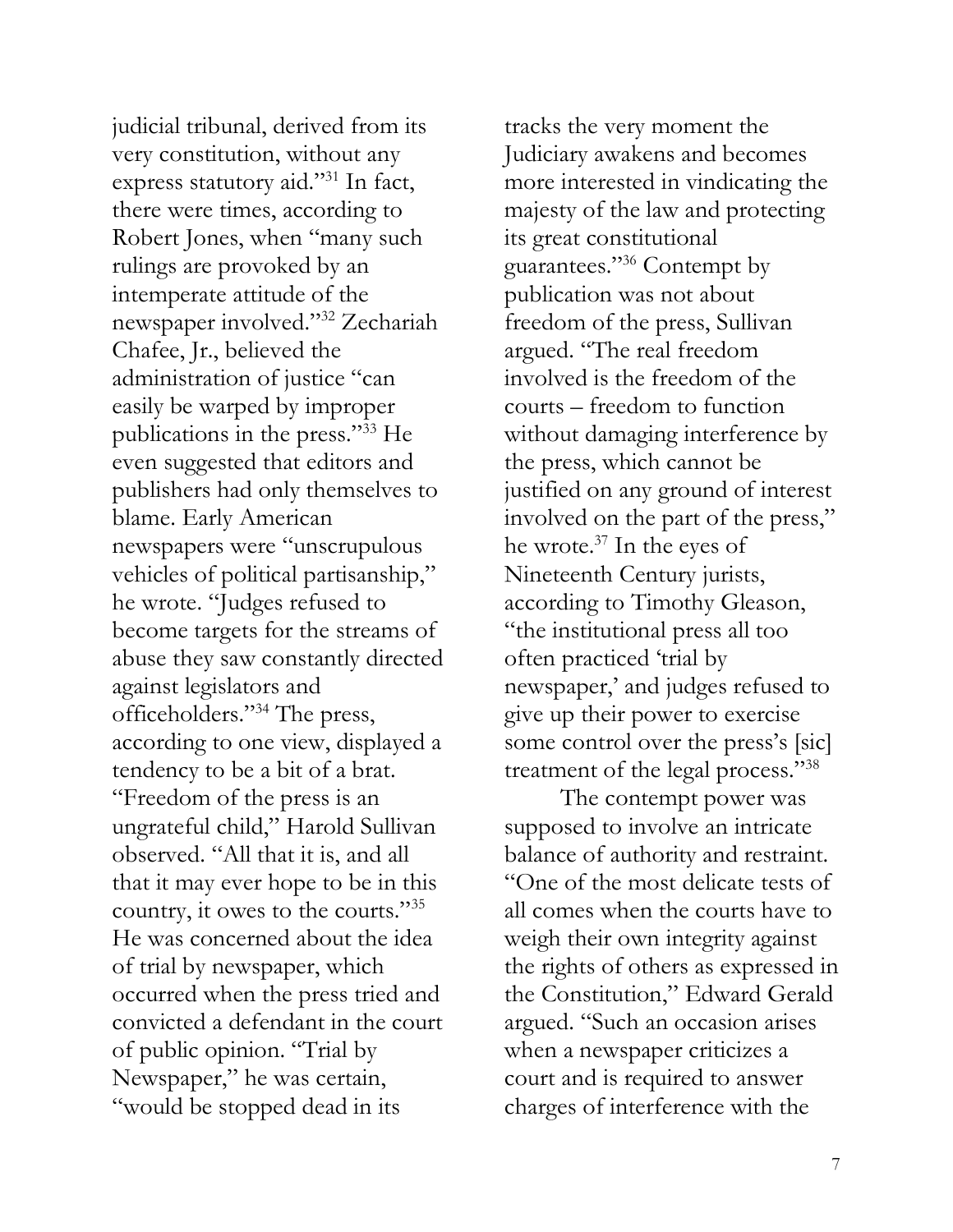processes of justice."<sup>39</sup> Gerald, as have others who have studied contempt by publication, also recognized another problem. "The high purpose for which the contempt power allegedly was conceived and for which it is applied is not always discernible," he wrote.<sup>40</sup> He accused judges of using the power arbitrarily, and "just where the curative power is to be applied has been the bone of contention since time immemorial."<sup>41</sup> He criticized the procedure for violating the spirit of American civil liberties, particularly because the judge essentially presided over his own case without a jury. "The general agreement that a judge does not need the advice of a jury in maintaining order in his own courtroom," he wrote, "has been allowed to excuse the real wrong involved in handling indirect contempt without a jury."<sup>42</sup> Edward Dangel considered this practice to be a direct threat to freedom. "The fact that the courts act as the accusers, the prosecutors, and the judges," he suggested, "creates a situation fraught with danger."<sup>43</sup> Dangel even accused America's judicial system of operating under a double standard, arguing that great

latitude is given for criticism of the other two branches of government. "If the legislature attempted to exert a power of contempt for criticism during its deliberations, the courts would lend protection to the public and safeguard this right to criticize," he argued. "If the President attempted to stifle criticism he would be labeled a dictator. Yet the judiciary insists that no such right exists as to itself."<sup>44</sup>

The judicial branch has been persistently criticized for viewing itself as unassailable. The true reason for extending contempt by publication charges to editors and publishers, legal scholar Henry Schofield wrote, was that "scandalized judges do not like to meet their critics face to face before a jury on the footing of the … 'qualified privilege' to publish defamatory falsehood on matters of public concern with good motives, for justifiable ends." The qualified privilege to criticize authority apparently was "good enough for other people's officers, but not for judges."<sup>45</sup> He flatly rejected contempt by publication and criticized it "as re-establishing the jurisdiction of the Star Chamber in violation of the constitutional right of liberty of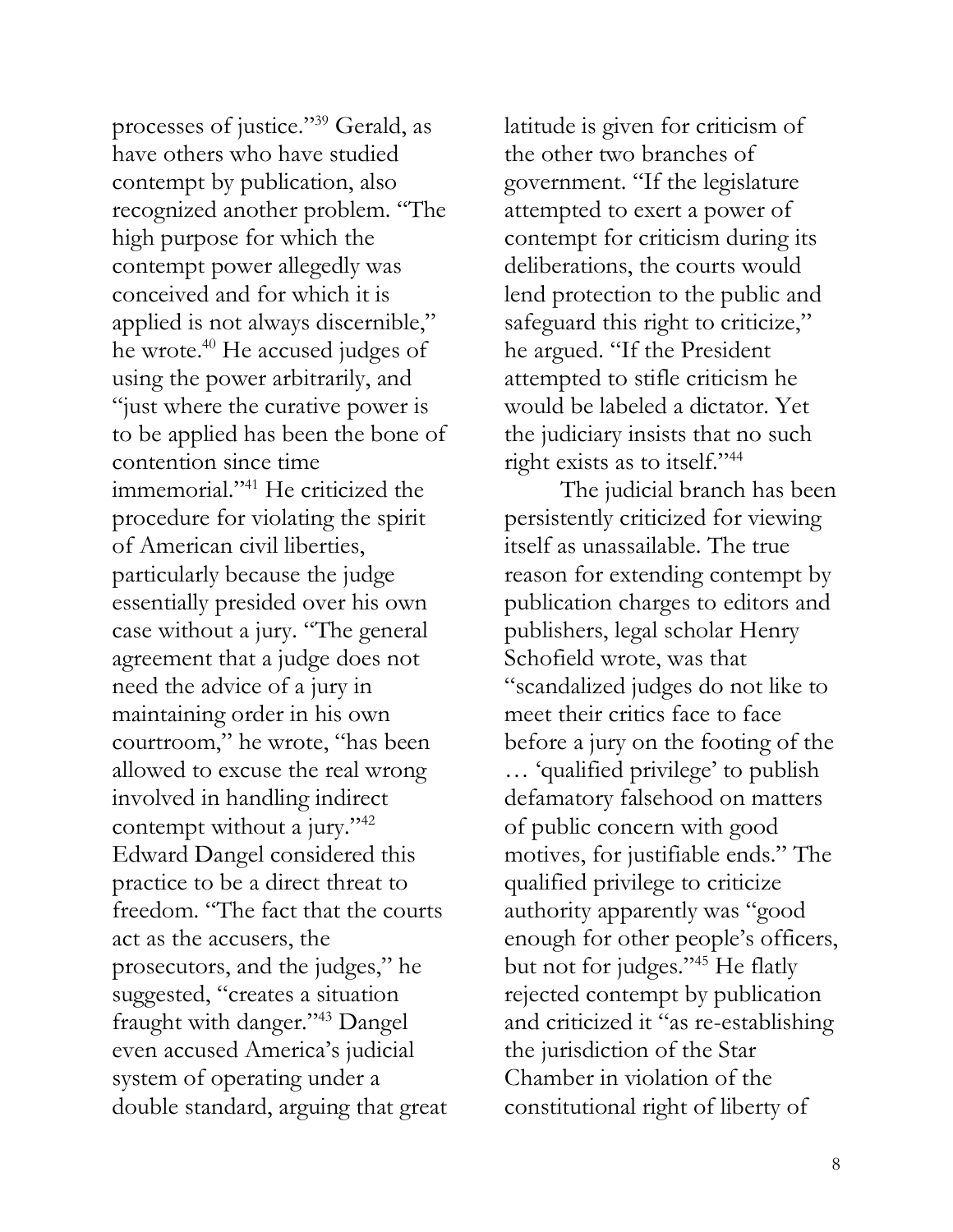the press and the constitutional right of trial by jury in criminal cases."<sup>46</sup> The proceeding for contempt "is definitely a control of the press," wrote press law scholar Frank Thayer. "When the claim of freedom of the press comes into conflict with the contempt power, the former may emerge from the contest second best."<sup>47</sup> That was especially true when considering direct contempt. However, for indirect, or out-ofcourt, contempt, "the conflict between freedom of the press and the orderly administration of justice becomes more difficult to resolve." The push and pull between the two powers "has shown now one, now the other in the ascendancy."<sup>48</sup>

There is one other debate scholars have recognized. It involves the struggle between the judicial and legislative branches over which one of them controls the contempt authority. Both branches of government have expressed competing perspectives concerning the ability to limit a judge's contempt power. The increasing frequency of contempt citations caused serious concerns among members of the legislative branches of government during the early years of the Nineteenth

Century, and lawmakers began to respond to the potential constitutional crisis. "Public opinion demanded a greater respect for the young American press than that shown in England," wrote Ronald Goldfarb, and "several states enacted statutes confining the summary power of contempt to official misconduct of court officers, disobedience of process, and misbehavior in the presence of the court which obstructs the administration of justice…."<sup>49</sup> In 1809, Pennsylvania passed the first statute that limited a judge's contempt power. The law confined judges' summary contempt power to punishment of direct contempts and explicitly removed judicial power of contempt by publication.<sup>50</sup> After a series of cases in New York, that state passed similar restrictions in 1829. Donald Gillmor wrote that the reaction against the English common law method of dealing with constructive contempt reached its zenith in the impeachment trial of Judge James Peck before the United States Senate in 1830 and 1831.<sup>51</sup> As a result, Congress established a geographic restriction on the use of contempt, limiting punishment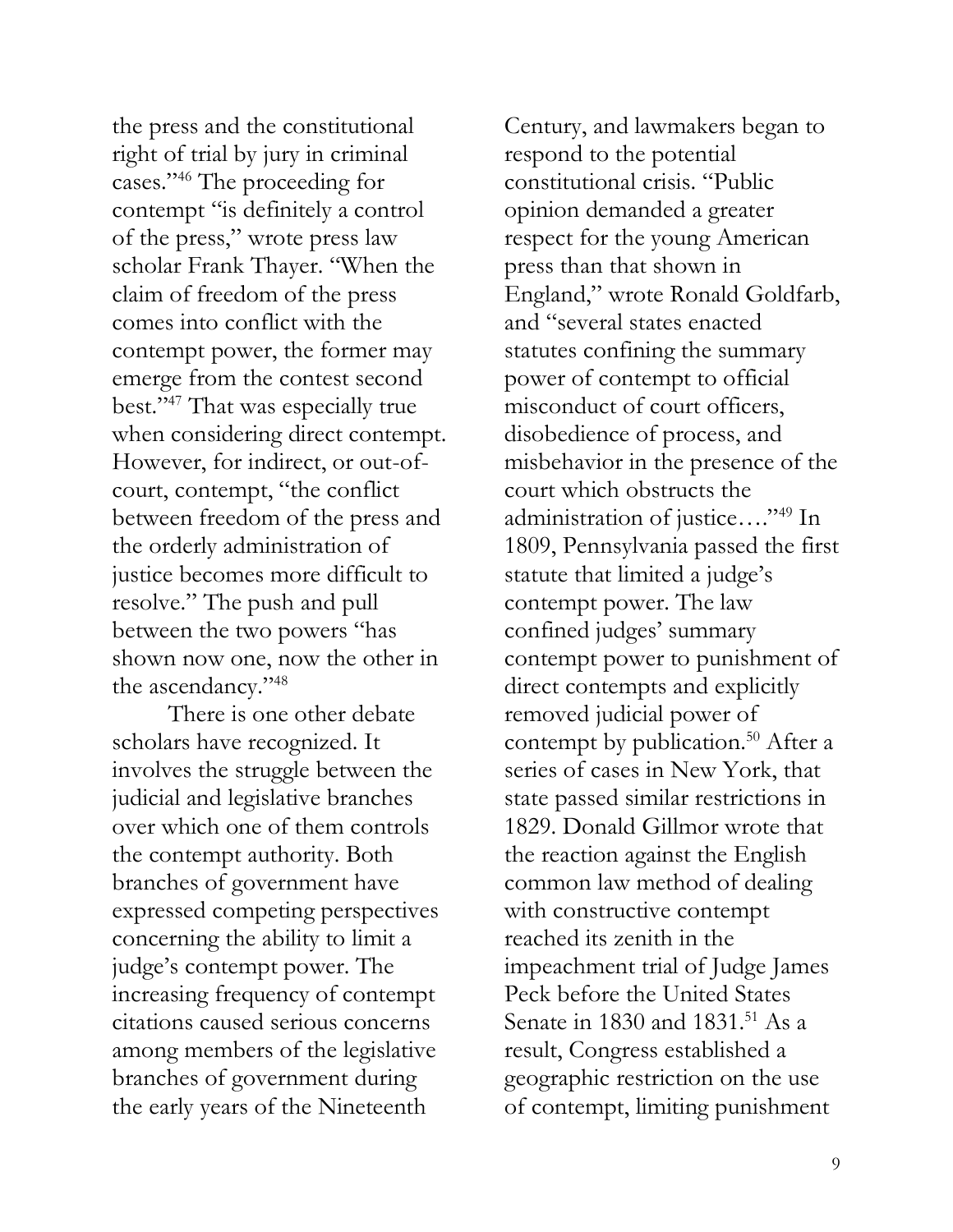to contempts committed in and around the courtroom.

#### **Peck-Lawless Dispute**

The Nineteenth Century's most significant Congressional debate concerning America's guaranteed press freedoms and a judge's established powers of contempt resulted from an incident in Missouri. James Peck, judge of the U.S. District Court for Missouri, was among the first judges to issue a ruling concerning disputed Spanish land claims in his region.<sup>52</sup> As a result, he was asked to publish it publicly, which he did on March 30, 1826, in the *Missouri Republican*. A little more than a week later on April 8, the *Missouri Advocate and St. Louis Enquirer* printed a critical response to Peck's ruling.<sup>53</sup> The author, "considering the opinion so published to be a fair subject of examination to every citizen who feels himself interested in, or aggrieved by its operation," included eighteen different points of disagreement with Peck's ruling. It was signed anonymously as "A Citizen."<sup>54</sup>

When Peck opened the new court term on April 20, he demanded that Stephen Foreman, the editor and publisher of the

*Missouri Advocate and St. Louis Enquirer*, appear in court the next day to argue why he should not be held in contempt for publishing a false statement that tended "to bring odium on the court, and to impair the confidence of the public in the purity of its decisions."<sup>55</sup> Attorney Luke Lawless, who had represented the clients Peck had ruled against in the land claims case, also represented Foreman at his contempt hearing. Determining that no argument apparently would sway the judge, Lawless gave Foreman permission to reveal to the judge that it was Lawless himself who had written the article.<sup>56</sup> He wrote the criticisms after the case was over and saw no threat to the judicial process, but the ruling had been appealed, and Peck considered the case still active. He dismissed the editor and ordered Lawless to show "why an attachment should not be issued against him for the false and malicious statements" which Judge Peck considered to be detrimental to his court and the administration of justice in general.<sup>57</sup>

In the case of *United States v. Luke E. Lawless*, Peck did not accept any of Lawless' arguments,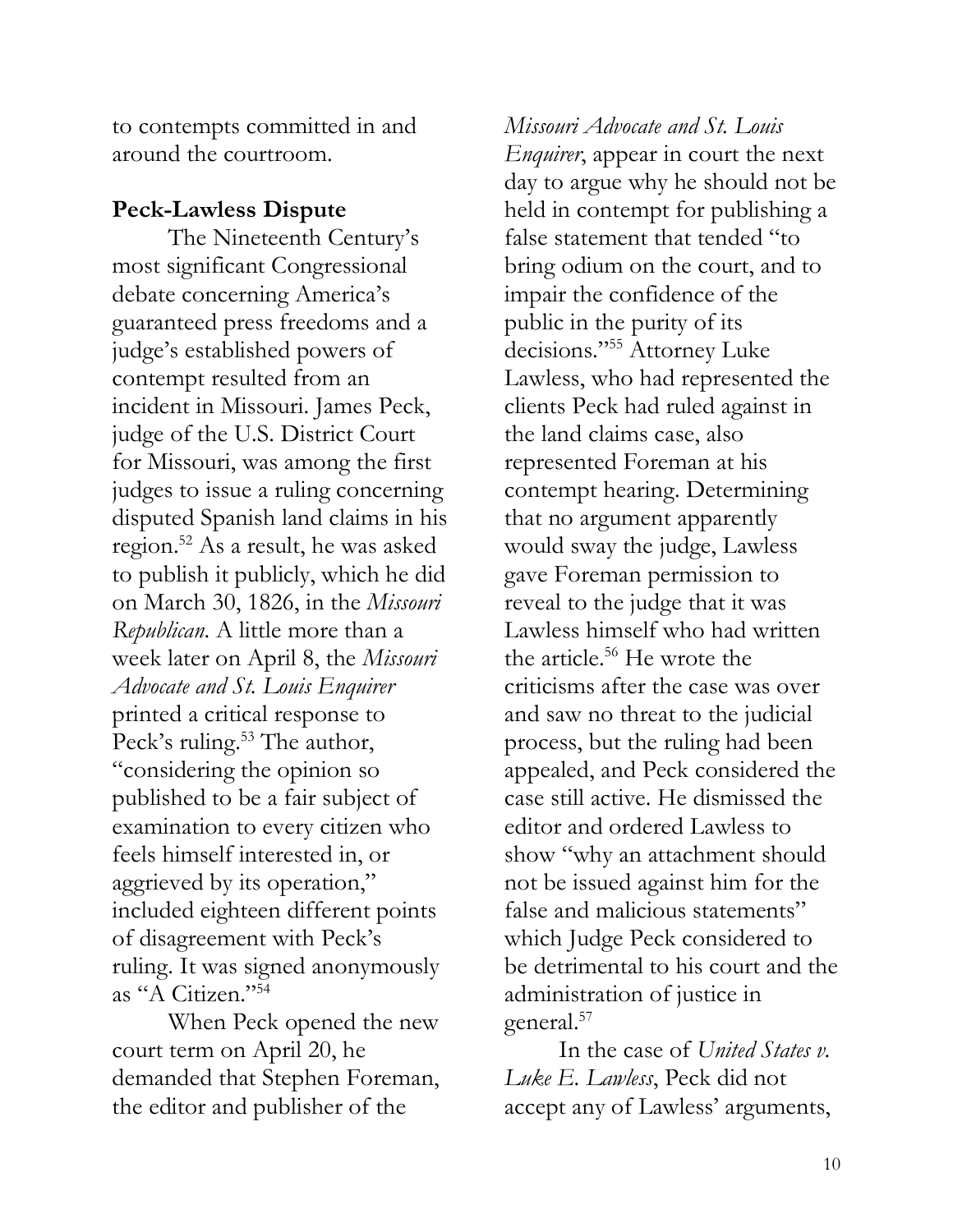and Peck declared him guilty of contempt. He handed down the following decision on April 21, 1826:

> The defendant in this case having refused to answer interrogatories, and having persisted in the contempt, it is ordered, adjudged, and considered, that the said defendant be committed to prison for twenty-four hours, and that he be suspended from practising [sic] as an attorney or counselor at law in this court, for eighteen calendar months from this day.<sup>58</sup>

Lawless spent only about five hours in jail before being released on a legal technicality. There was no judicial seal or signature on his commitment papers.<sup>59</sup> He was still incensed about his suspension from practice, though, which he believed was an abuse of the judge's power. It also threatened Lawless' livelihood and the legal interests of his many clients. In December 1826, John Scott, a U.S. Representative from Missouri, presented the House with a request that Lawless had written the previous September.<sup>60</sup> It ended with the following paragraph:

Wherefore, and inasmuch as the said James H. Peck has not only outraged and oppressed your petitioner as an individual citizen, but, in your petitioner's person, has violated the most sacred and undoubted rights of the inhabitants of these United States, namely, the liberty of speech and of the press, and the right of trial by jury, your petitioner prays that the conduct and proceedings in this behalf, of said Judge Peck, may be inquired into by your honorable body, and such decision made thereon as to your wisdom and justice shall seem proper.<sup>61</sup>

Various other issues delayed action on the request, but Lawless was persistent. More than three years passed before Congress began considering whether Judge Peck should be impeached for his actions against Lawless.

#### **Congress Debates Press Freedoms and Judicial Power**

The U.S. House of Representatives considered the impeachment question in early April 1830. Congressman Clement Clay urged caution when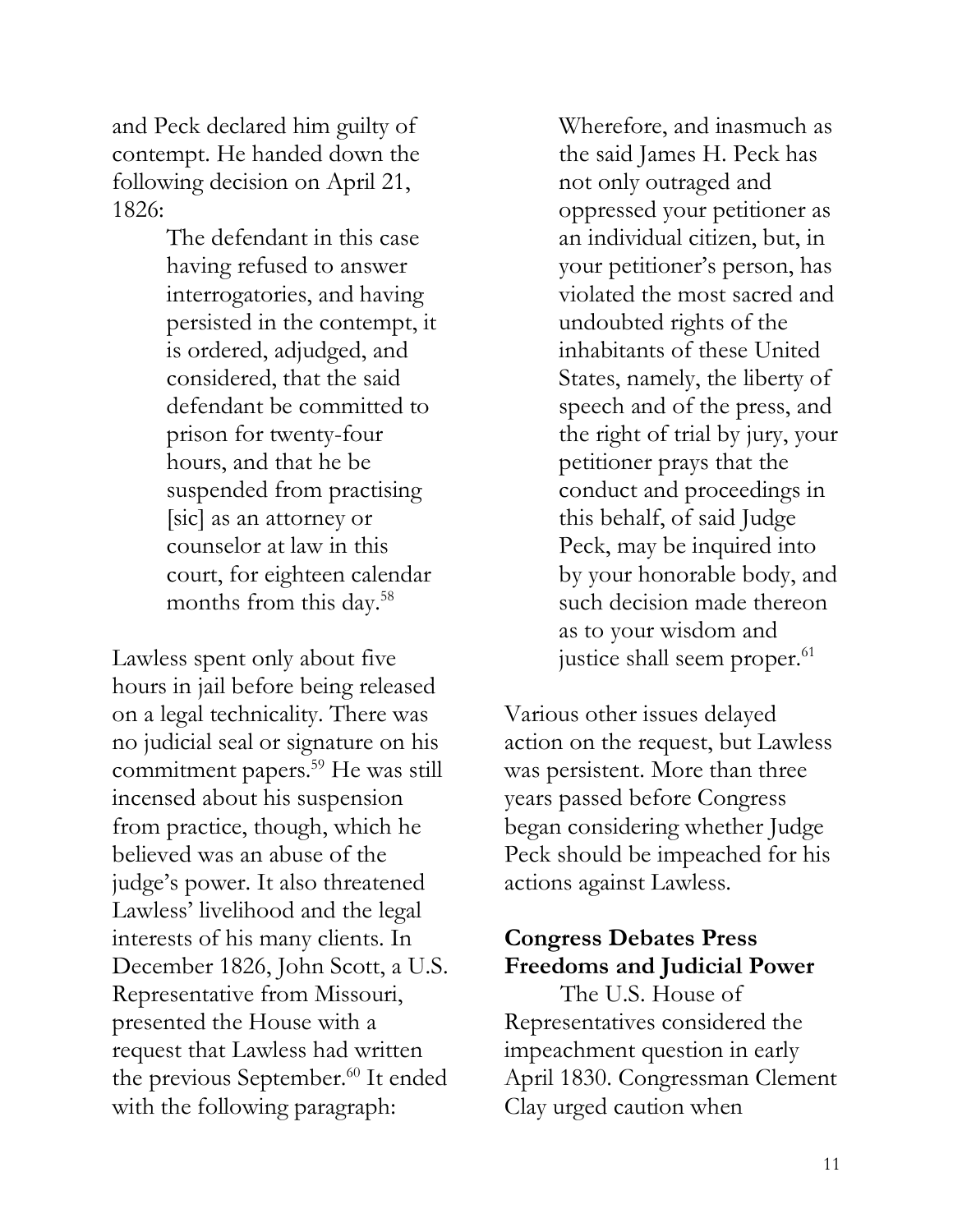considering the matter in which "a great officer had been accused of a great offence [sic]." When a private individual accused a high officer of the government, Clay asked, must he be impeached at once? One "should hesitate much, before he could subscribe to such an opinion," he said.<sup>62</sup> Clay suggested that the House proceed very carefully. Following that suggestion, Congressman Spencer Pettis offered a resolution that Judge Peck be allowed to explain before House members anything he wished regarding the charges filed against him.<sup>63</sup>

The resolution prompted considerable debate. Congressman William Ellsworth of Connecticut said he had trouble with the issue because "it was a grave thing to put a judicial officer of this Government to his trial for his character, his office, his subsistence, and, in a word, for all that is dear to humanity…." He also recognized Judge Peck as having the full authority of the federal government behind him, a position that Ellsworth believed required considerable restraint. Peck, said Ellsworth, stripped Lawless of his profession, clothed him with shame, and incarcerated him "in a felon's dungeon, the

place of disgrace and infamy." Ellsworth had tried to view the case with impartiality, he said, but having heard Lawless' account, he decided if the facts substantiated the testimony, Peck did indeed deserve to be impeached. Furthermore, Ellsworth had read the published accounts that launched the legal inquisition and found "nothing that looked in the least like a contempt of court, or an impeachment of the integrity or character of the presiding officer…." The U.S. House was in crisis, he said, because "it must decide whether it would sanction the arrest and imprisonment of an individual by a judge for commenting on one of his opinions."<sup>64</sup> Have the days of the Star Chamber returned, Ellsworth asked? He posed the following scenario:

> Shall it be declared to the American people, that, after a judge has given his opinion, and dismissed the cause, he may arrest a citizen, drag him before his tribunal, and say to him, you have written strictures on my opinion, which I consider derogatory to me, and I, therefore, send you to prison, and take away your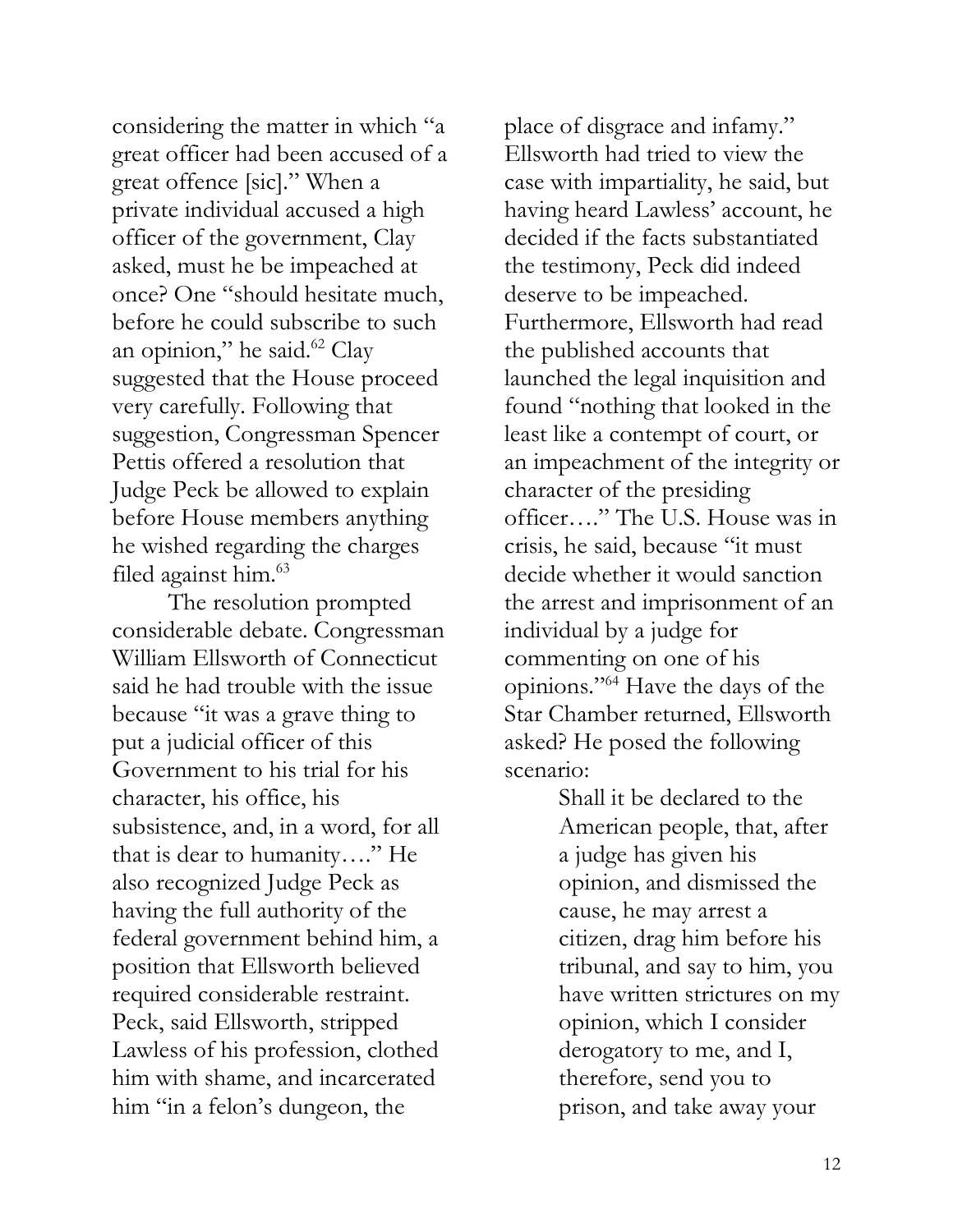livelihood for eighteen months.<sup>65</sup>

Error in judgment was not an impeachable offense, Ellsworth said, but "wicked conduct and a wicked motive are." Judge Peck had used "judicial thunder to demonstrate that … he was not to be contradicted or reviewed," and unless it was shown that Peck had such authority, Ellsworth was prepared to impeach him.<sup>66</sup>

Congressman J.W. Huntington, an attorney from Connecticut, considered the issue before the House as one of deep interest to the nation. However, he disagreed with the effort to impeach Judge Peck and expressed hope that his position would not be interpreted as "favoring judicial tyranny, the worst of all tyranny…." He raised the following question: was Peck justified in his reactions concerning the behavior of Lawless? "It may be assumed as a correct, legal proposition," Huntington said, "that any publication, the object and design of which is to corrupt the fountains of justice … is a contempt." Such contempts, he argued, are "punishable by fine and imprisonment, and, in case of

an attorney, by suspension from practice."<sup>67</sup> Huntington also challenged his fellow lawmakers, asking them if they really believed Judge Peck assumed authority that he did not rightfully possess. "The committee has been told, over and over, in a style the most warm and animated, that his conduct was arbitrary, oppressive, unconstitutional," he said, "calculated to destroy the liberty of the press…." Such rhetoric should be toned down, Huntington suggested, but there was no one in the House who would not decry any attempt to suppress "the legitimate freedom of the press." Huntington expressed hope that America's courts would never be held so sacred that their decisions could not be the subject of fair and temperate criticism. "The moment you curtail the freedom of the press," he said, "you destroy liberty."<sup>68</sup>

Even though he claimed to guard such freedoms, Huntington declared that he also was "greatly opposed to the licentiousness of the press." He would not, he said, allow it "to bring down upon a court the vengeance of the public, and thus affect the great and vital interests of justice, and the peace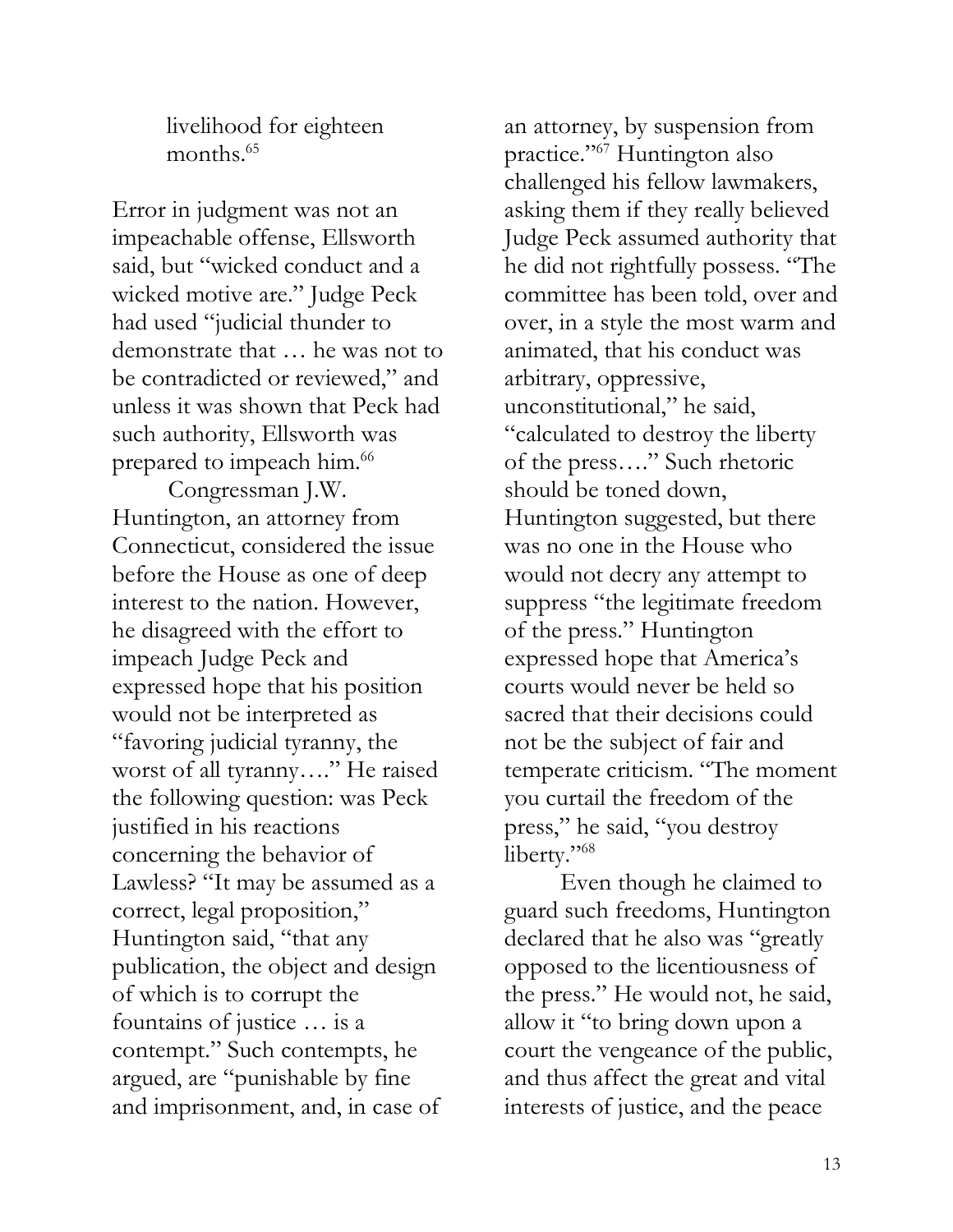and well being of society."<sup>69</sup> He questioned Lawless' motives for writing the article, dismissing others' claims that Lawless simply wanted to protect his clients from a bad decision. "It is impossible his motives could have been such as gentlemen suppose," Huntington said. "Charity believeth all things, and covereth a multitude of sins; but charity herself can have no room here." It was the "obvious tendency of the publication" to affect the administration of the court or those who were to become jurors and witnesses, he said, and Lawless' article was subject to the law of contempt.<sup>70</sup> Huntington, it appeared, would cast his vote against impeachment.

#### **Congressman Buchanan's Analysis**

As chairman of the House Committee on the Judiciary and author of the report concerning the case against Judge Peck, Congressman James Buchanan – who later became the nation's fifteenth president in 1857 – addressed the Peck-Lawless affair on the floor of the U.S. House. The "dearest rights of the people of our country" were hanging in the balance against "those of a

citizen occupying a high and responsible judicial office." The offense being considered was "the illegal, arbitrary, and oppressive conduct" of Peck toward Lawless, "a citizen of the United States." Buchanan began to break down the components of the case. "Intention," he said, "is necessary to constitute guilt," but because one cannot search the heart of a man, one is left to form judgments based on his actions. Buchanan described himself as "one of the last men in this House, or in this country," to seek to interfere with the constitutional independence of the judiciary – the "great bulwark of our rights and liberties…." It was fit and proper, however, to make an example of a judge who forgot what he owed "to the liberties of the people" and violated those rights by "arbitrary and oppressive conduct."<sup>71</sup> It was Buchanan's conviction that Peck was guilty of such conduct, and he offered an extended review of the court case that brought the issue to the attention of Congress.

He questioned whether Lawless did anything to offend Peck, saying Lawless "argued the case in the most respectful language." Lawless also argued, according to Buchanan, that the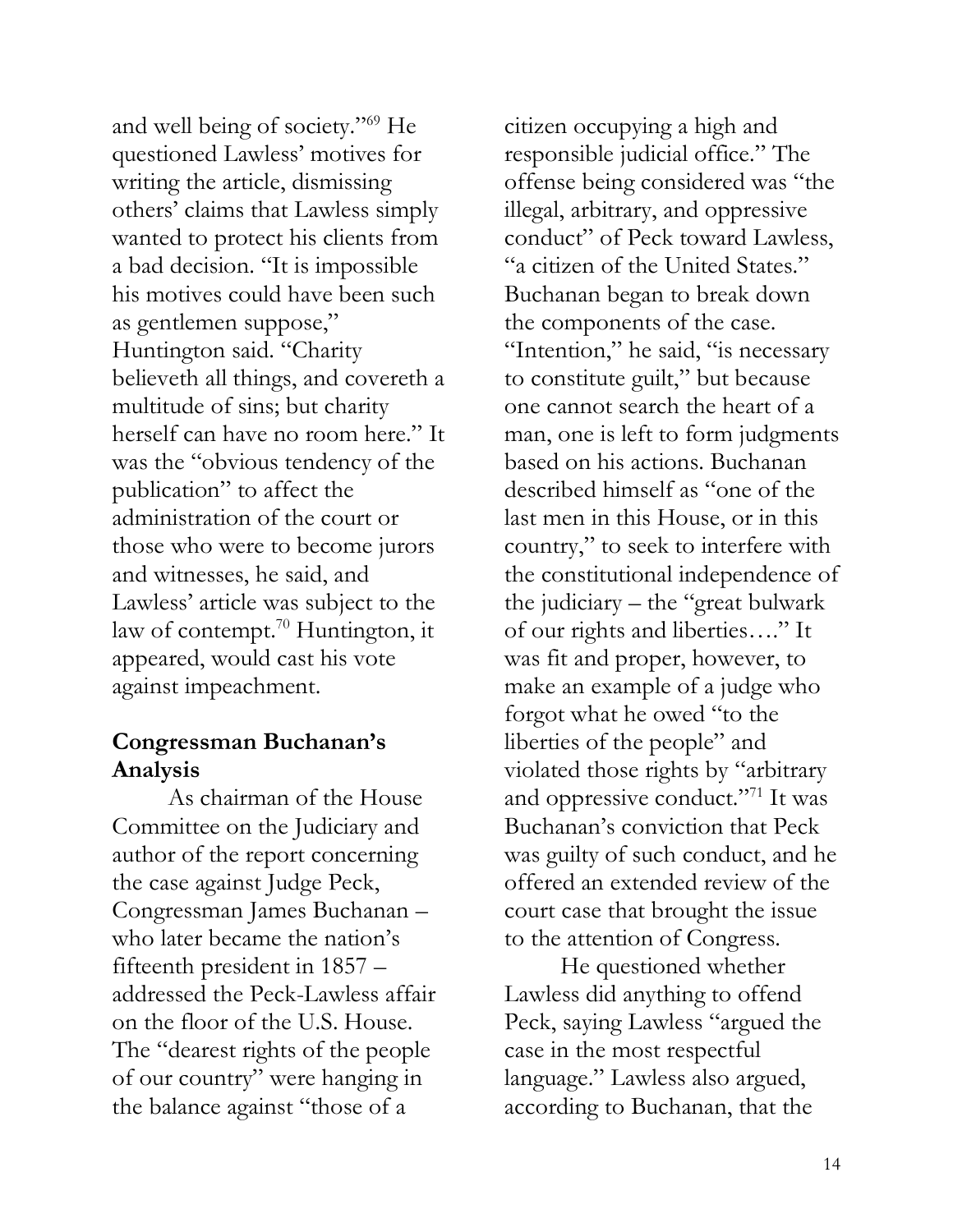newspaper article that offended Judge Peck "was neither contemptuous nor libelous; and that, if even it were libelous, the editor was protected from summary punishment by the guarantees of the constitution." Buchanan recounted witness testimony of how Peck gradually lost his temper with Lawless and would not allow him to argue that the article was not a contempt. Peck "had determined it to be a contempt," Buchanan said, "and his will was the law."<sup>72</sup> Not able to follow that line of argument, Lawless contended that even if the article was contemptuous, it should be tried in a different manner. That argument, said Buchanan, also was in vain.

It was the concluding scene, according to Buchanan, that "displays the evil intention – the improper motives of the Judge, in the clearest light." Judge Peck, who was nearly blind and unable to read the article himself, requested that it be read by the district attorney, and Peck followed each paragraph with his own commentaries. Instead of acting in the "calm, dignified, and impartial manner which becomes a judge upon all occasions," Buchanan suggested that Peck was

"heated, acrimonious, and severe." After keeping quiet for two to three hours, Lawless arose and left the courthouse to attend to another case. "Could you," Buchanan asked, "… have sat silently and patiently, and heard the Judge for two or three hours uttering every odious epithet against you…?" Buchanan reminded House members that Lawless was sentenced to twentyfour hours in prison and suspended from his law practice for eighteen months. By the arbitrary mandate of Judge Peck, Lawless was "not only deprived of his personal liberty but of the means of supporting himself and his family."<sup>73</sup> Buchanan said that he found it difficult to believe there was no malice or evil intent on the part of Judge Peck, and he said he knew of no such case bearing any parallel to this one.

Buchanan concluded by stating what he believed to be the law regarding contempts of court. There were two kinds of contempts in England – direct and constructive. The power to punish direct contempts, he said, had to exist in every court because "without such power, they could not proceed with their business." Direct contempts included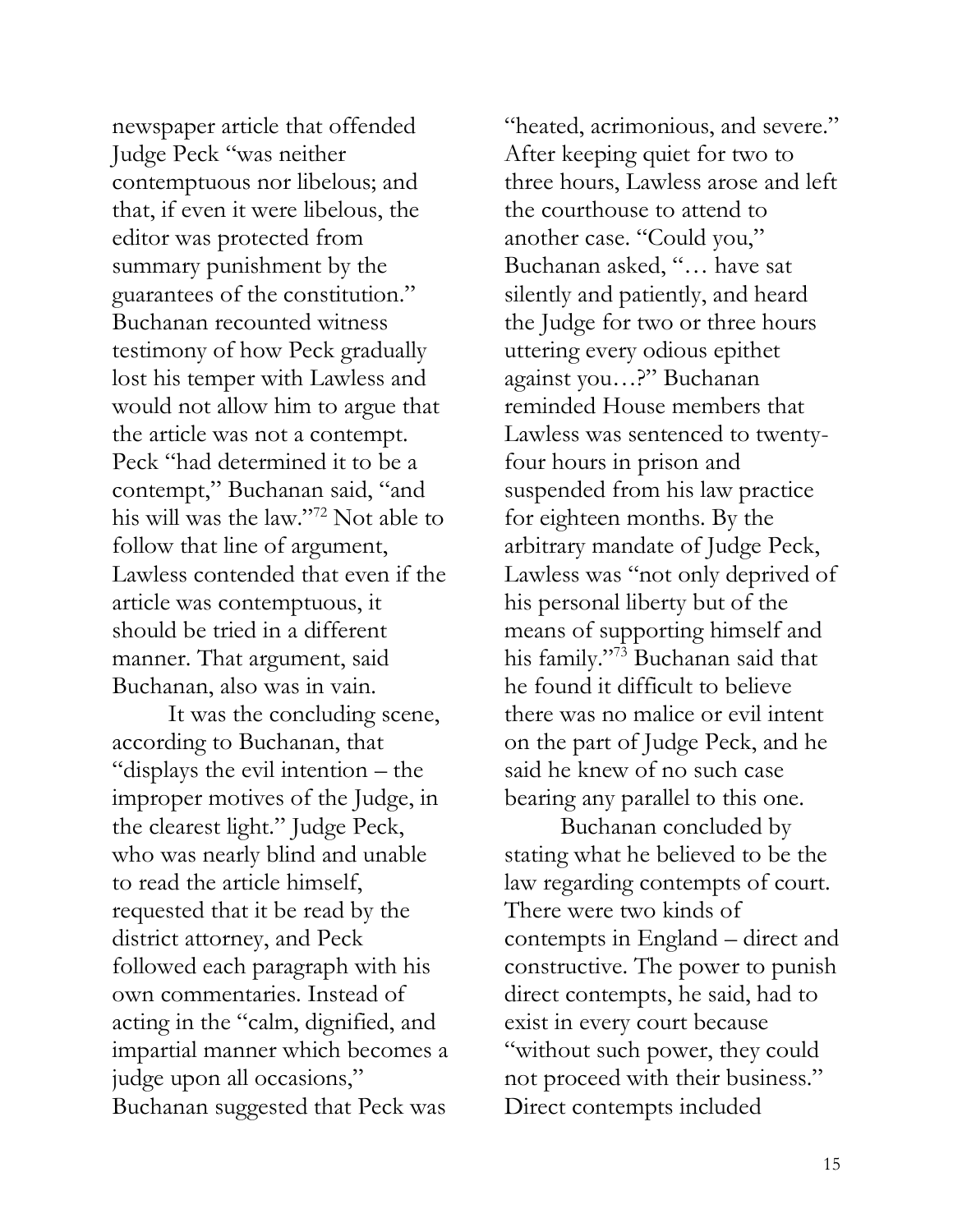misbehaviors that were committed in the courtroom and tended to obstruct the administration of justice. Constructive contempts, however, included actions that the judge believed were prejudicial even though they were committed away from the courtroom, such as publishing a newspaper. This class of contempt, Buchanan said, was "of a very different character, and, under a free Government, will ever be viewed with jealousy and suspicion."<sup>74</sup> The trial of such contempts deprives a citizen of a jury and allows the injured to be both "the judge and the avenger of his own wrongs."<sup>75</sup> Under this arrangement, he said, the judge becomes the accuser and is able to both try and punish the offender at his own discretion. Such authority includes levying as "heavy a fine and as long an imprisonment as he may think proper," Buchanan said. "Is not this a power in its nature revolting to every freeman?" He considered the simultaneous authority to accuse, try, and convict to be a tremendous – and dangerous – power to give any man. If indeed this power did exist in the judiciary, Buchanan suggested it existed without appeal. "The principle is well settled, that in

cases of commitment for contempt the injured party has no redress," he said. "He must endure the penalty, without the possibility of having his case reviewed by any other judicial tribunal."<sup>76</sup> Buchanan even accused Peck's actions of violating the First Amendment. "The constitution declares that Congress shall make no law abridging the freedom of the press; but Judge Peck punishes the exercise of this freedom," he said. If lawmakers sanctioned such activity, Buchanan argued, "the constitution, the right of trial by jury, and the liberty of the press, are nothing better than trite topics."77

#### **Decision to Impeach Judge Peck**

The U.S. House went into a committee of the whole on April 23, 1830, to discuss the impeachment of Judge Peck.<sup>78</sup> Congressman Everett began discussing the issue by stating that he could not vote for the impeachment resolution because he did not believe Peck should be impeached.<sup>79</sup> He believed there was proof of the judge's good intentions, and Everett had "looked in vain in the evidence for proof of evil intent." Therefore,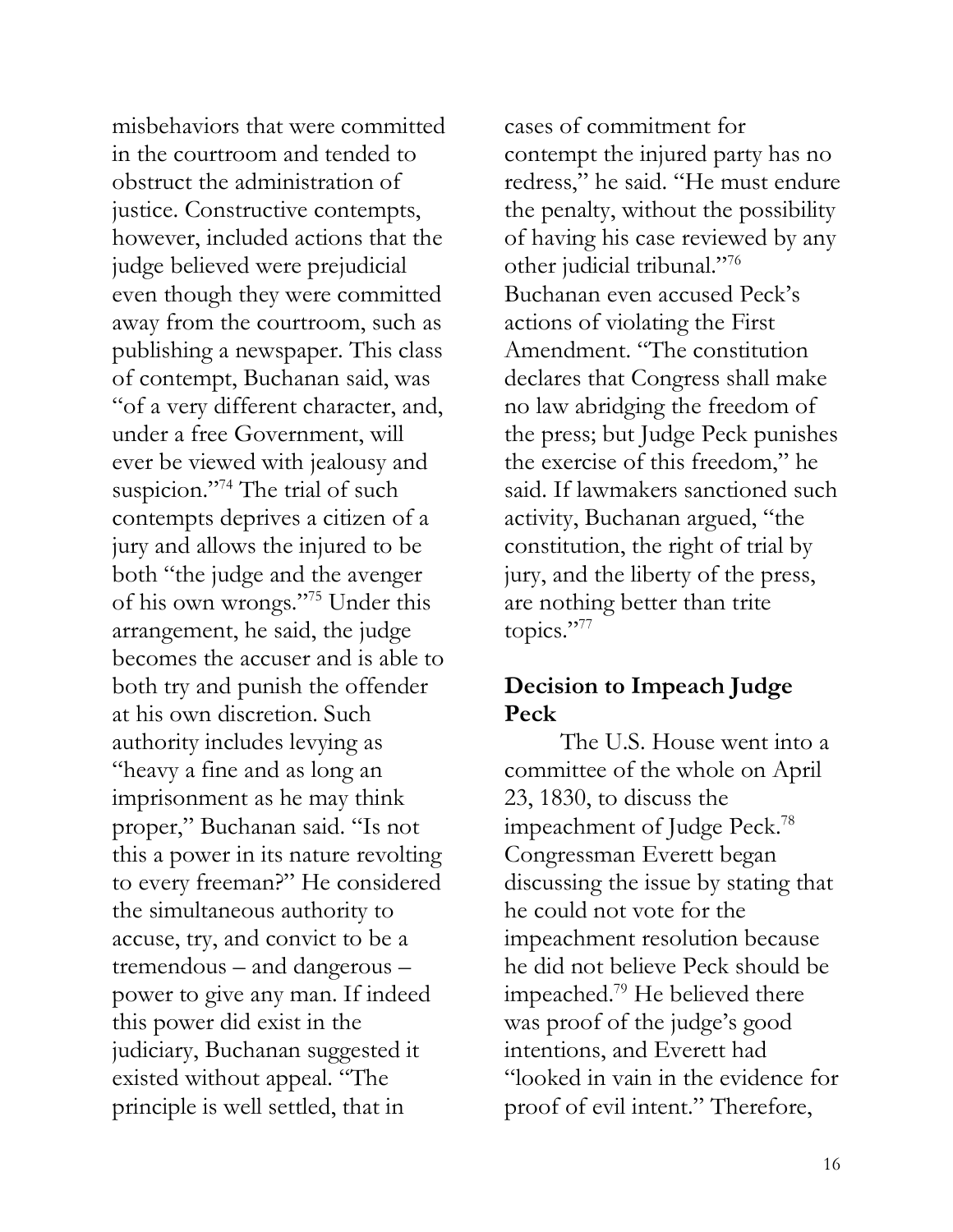Everett concluded, Peck should not be treated severely for a first offense because he was "already punished sufficiently by these proceedings."<sup>80</sup> Everett proposed to soften the language used to describe Peck's actions and offered the following for consideration:

> That though, on the evidence now before it, this House does not approve of the conduct of James H. Peck, judge of the district court of the United States for the district of Missouri, in his proceeding by attachment against Luke E. Lawless, for alleged contempt of the said court; yet there is not sufficient evidence of evil intent, to authorize the House to impeach the said judge of high misdemeanors in office.<sup>81</sup>

Congressman Storrs objected to the proposed change, calling it "an appeal to the sympathy of the House."<sup>82</sup> As far as he was concerned, Peck had violated Lawless' personal rights by throwing him into jail and had usurped a "jurisdiction which the Judge did not possess." It was the

violation of Lawless' rights "which justified impeachment." The amendment, after a few slight changes, was defeated. William Ellsworth then took the floor to support the impeachment resolution. As a member of the Judiciary Committee, he "had given the subject full examination, and had come to the opinion that this impeachment should take place."<sup>83</sup> After more discussion in favor of and against the resolution, the House committee of the whole adjourned without reaching a final decision.

House members, on April 24, 1830, proposed a resolution that Peck, "Judge of the District Court of the United States for the District of Missouri, be impeached of high misdemeanors in office."<sup>84</sup> It was approved 123 to 49. One week later, the House adopted an article of impeachment against Peck. It stated in part:

> James H. Peck … unmindful of the solemn duties of his station … with intention wrongfully and unjustly to oppress, imprison, and otherwise injure the said Luke Edward Lawless, under color of law … arbitrarily, oppressively, and unjustly … arrested, imprisoned, and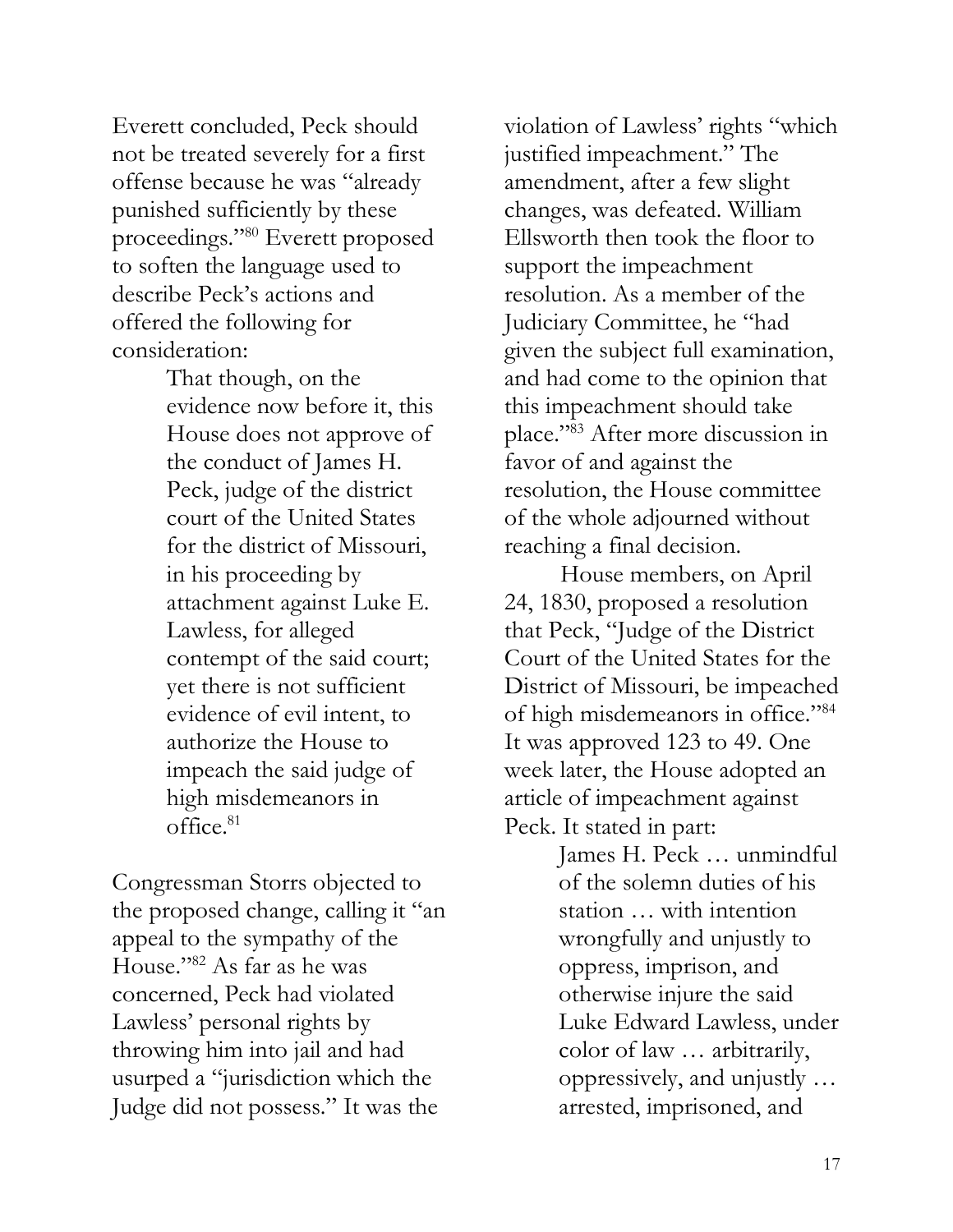brought into the said court … Luke Edward Lawless [who] was … thereupon suspended from practising [sic] as such attorney … and immediately committed to the common prison in the said city of St. Louis, to the great disparagement of public justice, the abuse of judicial authority, and to the subversion of the liberties of the People of the United States.<sup>85</sup>

The House then cast ballots and elected James Buchanan of Pennsylvania, Henry R. Storrs of New York, George McDuffie of South Carolina, Ambrose Spencer of New York, and Charles A. Wickliffe of Kentucky as impeachment managers. A few days later on May 4, 1830, the U.S. Senate received "the article of impeachment agreed to by this House...." $^{386}$ 

#### **Peck's Initial Response**

Judge Peck submitted his responses to the charges through his counsel, William Wirt, on May 11, 1830. Concerning the accusation that he overstepped his bounds when he declared Lawless' article a contempt of court, Peck

claimed that the publication did indeed constitute a contempt because it "misrepresented, distorted, and discolored" his opinion.<sup>87</sup> The article, he said, also exposed the court to public scandal and prejudiced other matters still pending in court. Therefore, "the court was supported and justified by the highest authority, and did not act unjustly, arbitrarily, and oppressively, towards the party who stood convicted of the publication.…" Peck claimed to be "influenced solely by a conscientious sense of public duty...."<sup>88</sup> Having made these statements, he said he could not possibly provide adequate answers concerning the matter unless he was given another two weeks to prepare. Lawmakers agreed to his request.

The Senate heard Peck's prepared responses on May 25, 1830.<sup>89</sup> Peck explained that he believed Lawless' article questioning his judicial decision was a contempt of court because it misrepresented the opinion of the court. Lawless, as an attorney familiar with the issue, must have known and understood the court's opinion, he said, so he believed that the published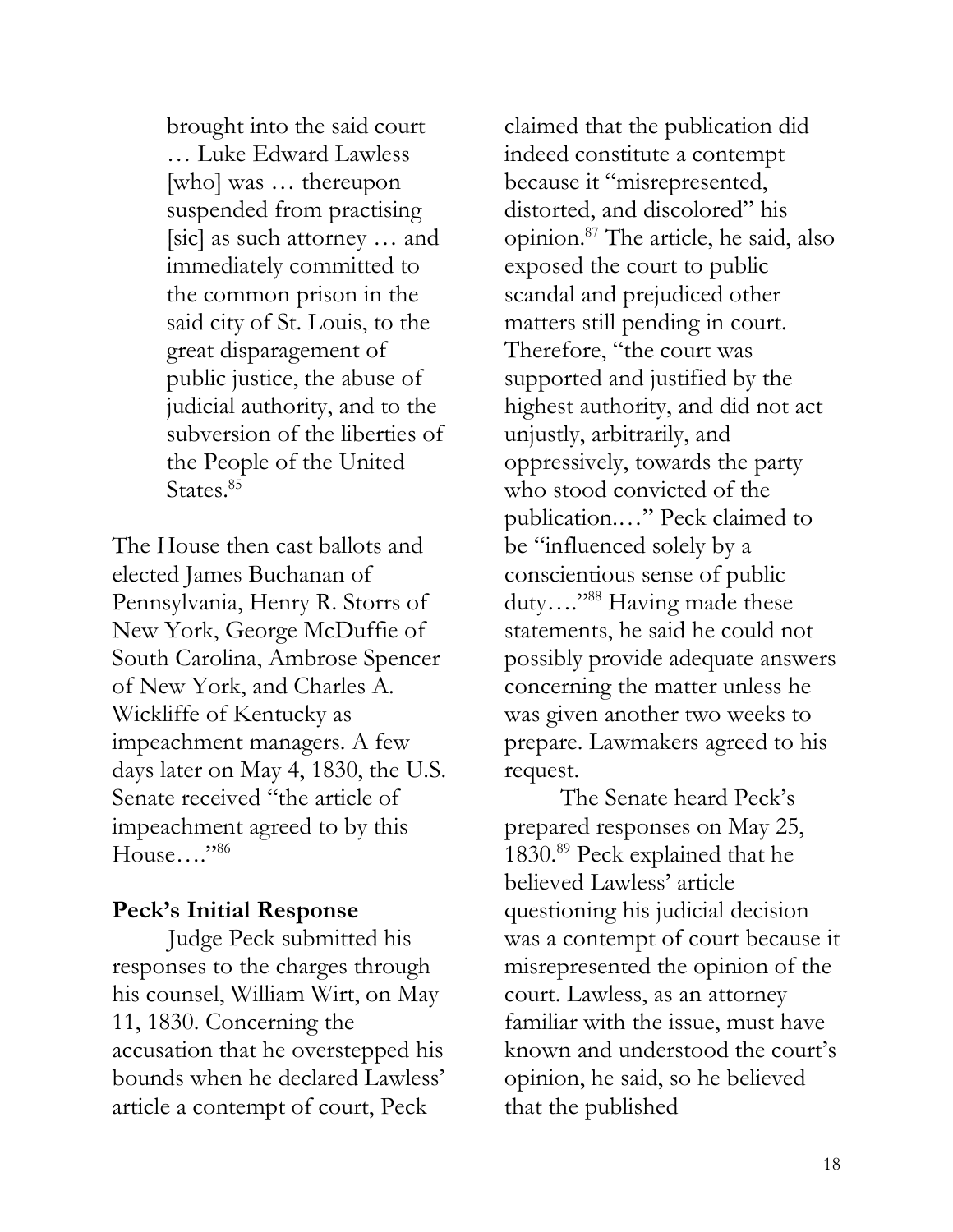"misrepresentations were wilfully [sic], wantonly, and maliciously made." There were also other land claims still awaiting judicial review, Peck said, and "the immediate tendency and object of the publication were to prejudice the public mind with regard to these claims" and "disturb and interrupt the due and regular administration of justice." Peck said these were the primary reasons why he considered Lawless' publication to be a contempt of court. Despite his impeachment, Peck said he believed he was "justified by the Constitution and laws of the land in so considering and adjudging it, and in punishing it as a contempt, by the summary process of attachment, in the manner in which it was punished."<sup>90</sup> He sought to assure lawmakers that his actions were "dictated by the purest sense of official duty; were warranted and justified by the Constitution and known laws of the land; and were free from all feelings, designs, and intention, on his part, wrongfully, arbitrarily, and unjustly, to oppress, imprison, or otherwise to injure the said Luke E. Lawless…."<sup>91</sup>

Peck then proceeded to examine at length what he considered to be eighteen

misrepresentations in Lawless' article. "That a man of sufficient discrimination … could have accumulated such a mass of misrepresentation through innocent mistake, was, and still is, in the opinion of this respondent," he said, "utterly incredible." He questioned why one would issue such a publication if not to "enlighten the public by a rational discussion of an important subject." Peck believed there was no such discussion, only a "naked, sheer misrepresentation from beginning to end."<sup>92</sup> It was designed to "bring this court into open contempt and scandal" and to fill potential jurors with "a load of preconceived prejudice against the Judge, as to indispose them to receive with respect any instruction, even on points of law, which might be given from the bench…." $^{93}$ 

Furthermore, Peck said that he was not convinced by Lawless' arguments that the First Amendment protected the publication. According to Peck, Lawless claimed that the article was a correct representation of Peck's opinion and that Lawless was "exercising the rights of an American citizen." To punish him would be "an invasion of the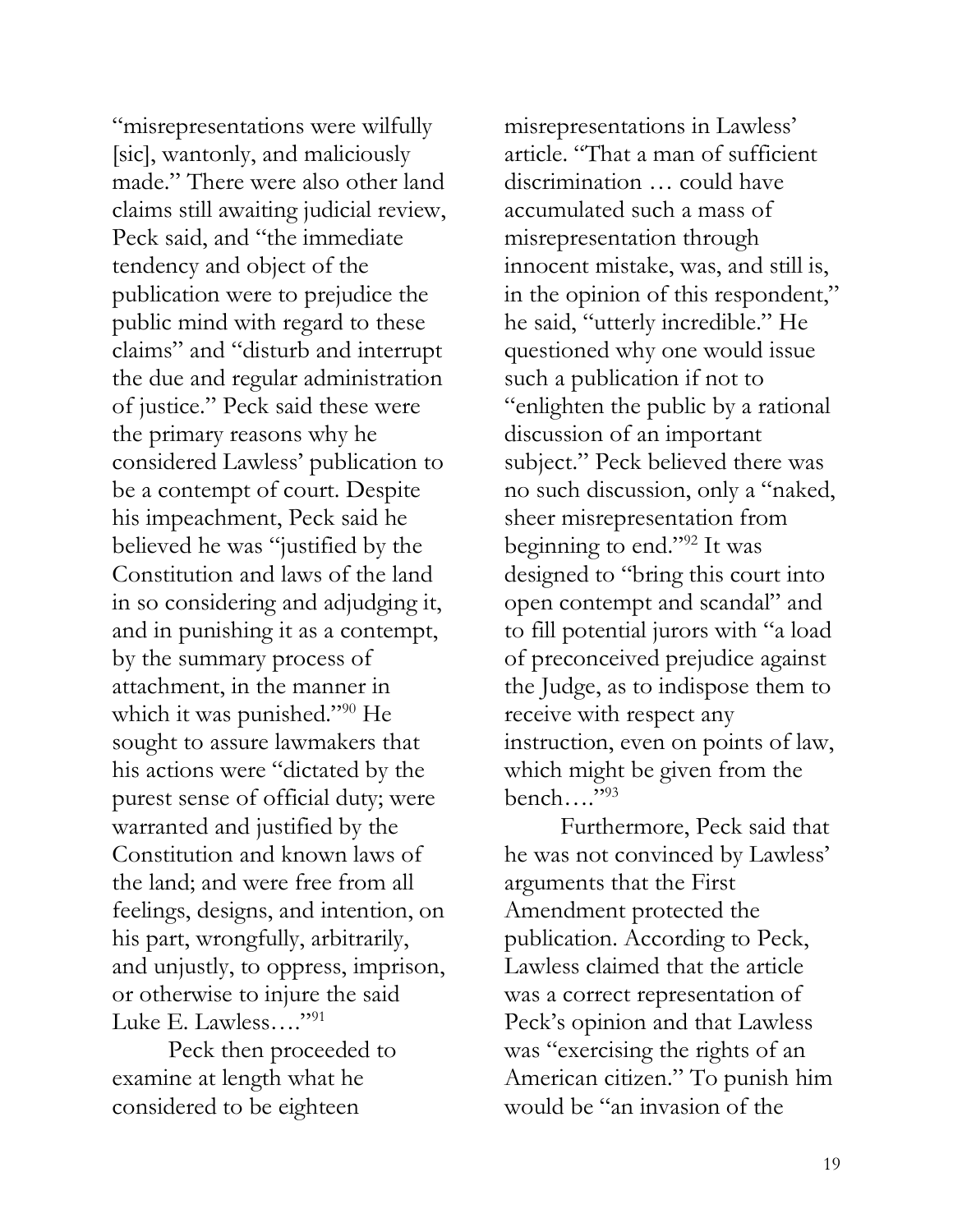liberty of the press, and of the right of trial by jury," Lawless had argued.<sup>94</sup> Peck had disagreed, ordering Lawless to spend a day in jail and suspending his law license for a year-and-a-half. Peck denied that he handed down a wrong and unjust punishment. Instead, he said he was motivated "by the purest sense of what he deemed a high official duty," saying that he still believed his actions were "well warranted and supported in every step by the Constitution and laws of the land…."<sup>95</sup> Peck had established the groundwork to defend himself and, in a larger sense, America's entire judiciary.

What promised to be a highly charged debate of historical importance came to an abrupt halt when Congress simply ran out of time to discuss it and adjourned. Peck, Lawless, and the rest of the nation would have to wait about seven months before the trial would continue. The *Saturday Evening Post* noted the delay with one sentence: "The trial of Judge Peck, of Missouri, under the impeachment by the House of Representatives, is postponed to the next session of Congress."<sup>96</sup> Peck's impeachment trial would not resume until December 1830.

#### **Impeachment Trial Resumes**

Congressman George McDuffie, who served as a House manager for the impeachment in the Senate, opened the case for the prosecution on December 20. Arguing that Peck had violated the nation's constitutional principles, he hoped to convince senators that Peck was "guilty of an illegal and tyrannical usurpation of power."<sup>97</sup> It was generally recognized, McDuffie said, that courts had exerted authority over their jurisdiction "by punishing for contempts committed within and against it." However, he contended, the power to punish for contempt was "a high criminal power" that was "the most dangerous that could be enforced." Such power could not be used to disfranchise citizens or deprive them of liberty and livelihood, he said. America's courts, therefore, "had no power to punish for contempt, further than their own self-preservation required." McDuffie recognized that it was necessary at times to protect the administration of justice by punishing direct outrages upon the court. Such rights to punish were inherent in these cases. "But," McDuffie asked, "how far did it extend?" He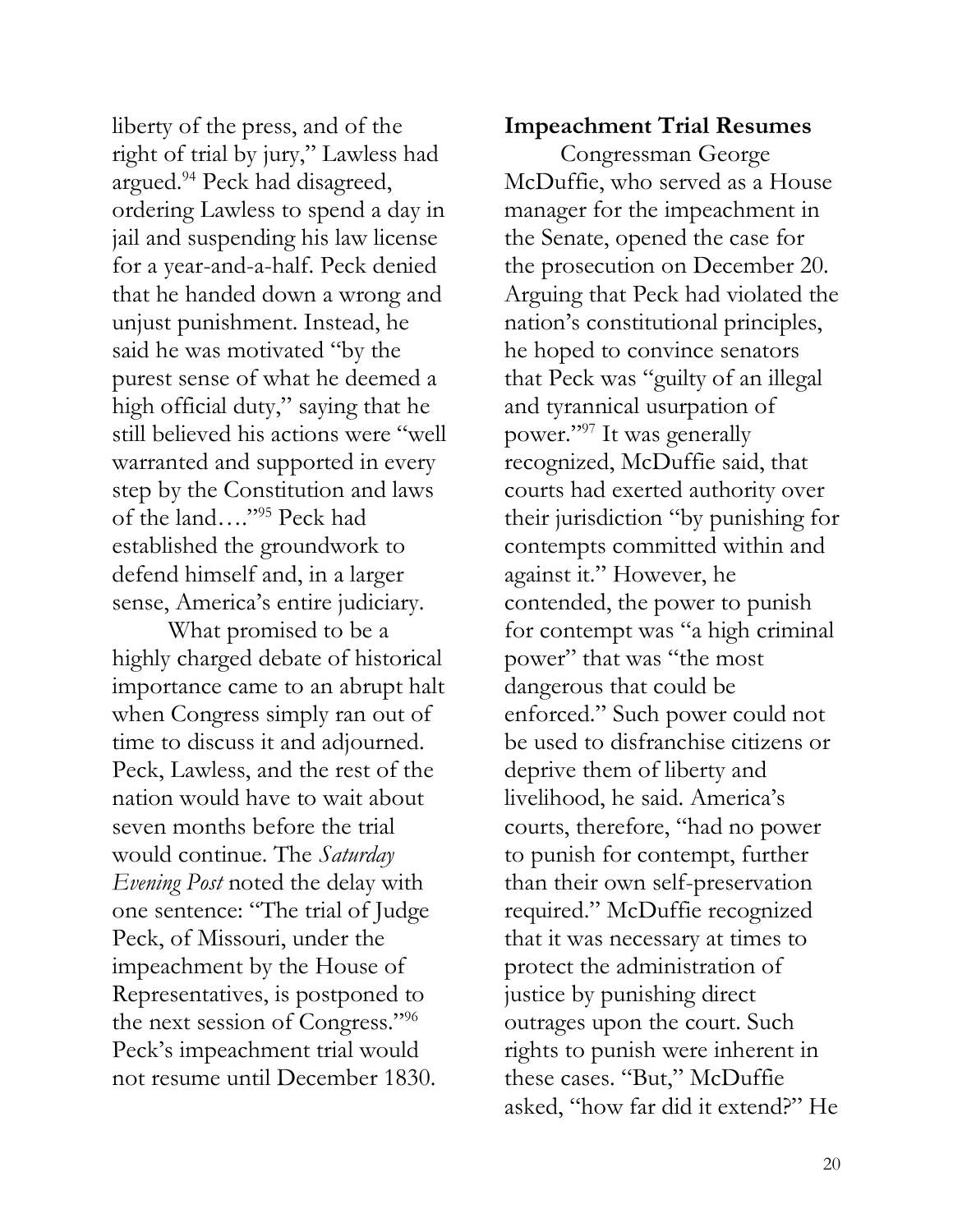blamed the infiltration of concepts and ideas from the British judiciary, "which were utterly incompatible with liberty."<sup>98</sup> He entered the following argument that was to be used in other contempt cases throughout the Nineteenth Century:

> What was the case of the respondent? He was not in court; he was not in the actual administration of justice, when the publication of Mr. Lawless was made…. The judgment of the court had been rendered six months before the publication. The decree had been entered. There was an end to the judicial functions of the judge as to that case.<sup>99</sup>

In essence, McDuffie said, Peck had claimed for himself a power to punish "a citizen for contempt, in daring to question the infallibility of his opinion." This was a power denied to the Senate, the House of Representatives, and even the president. "He claimed a power to make the law," McDuffie argued, "and punish under it, at the same moment. This was the most infamous and tyrannical of the whole tissue of usurpations."<sup>100</sup>

Furthermore, the Judicial Act of 1789 limited contempt punishments to fine and imprisonment. Judge Peck, however, also had chosen to disfranchise Lawless by barring him from legal practice for a yearand-a-half. "Such a power," McDuffie declared, "was never claimed before by any tribunal in the civilized world."<sup>101</sup> He suggested the following legal principle: reproachful words toward a judge could be immediately finable by the court; but a man "could not be punished for words said against a judge not in the actual execution of his official duties."<sup>102</sup>

Having finished presenting the case to the Senate, McDuffie offered some remarks on "the danger, the real, great, and alarming danger" of the precedent that would be established if Judge Peck were not punished for his actions. Peck had "violated the liberty of the press in the most dangerous form," he said.<sup>103</sup> He said that Peck even defended "his tyrannical conduct" by claiming "demagogues, slanderers, and libelers" used the idea of press freedom to justify their antigovernment behavior. McDuffie extolled the virtues of press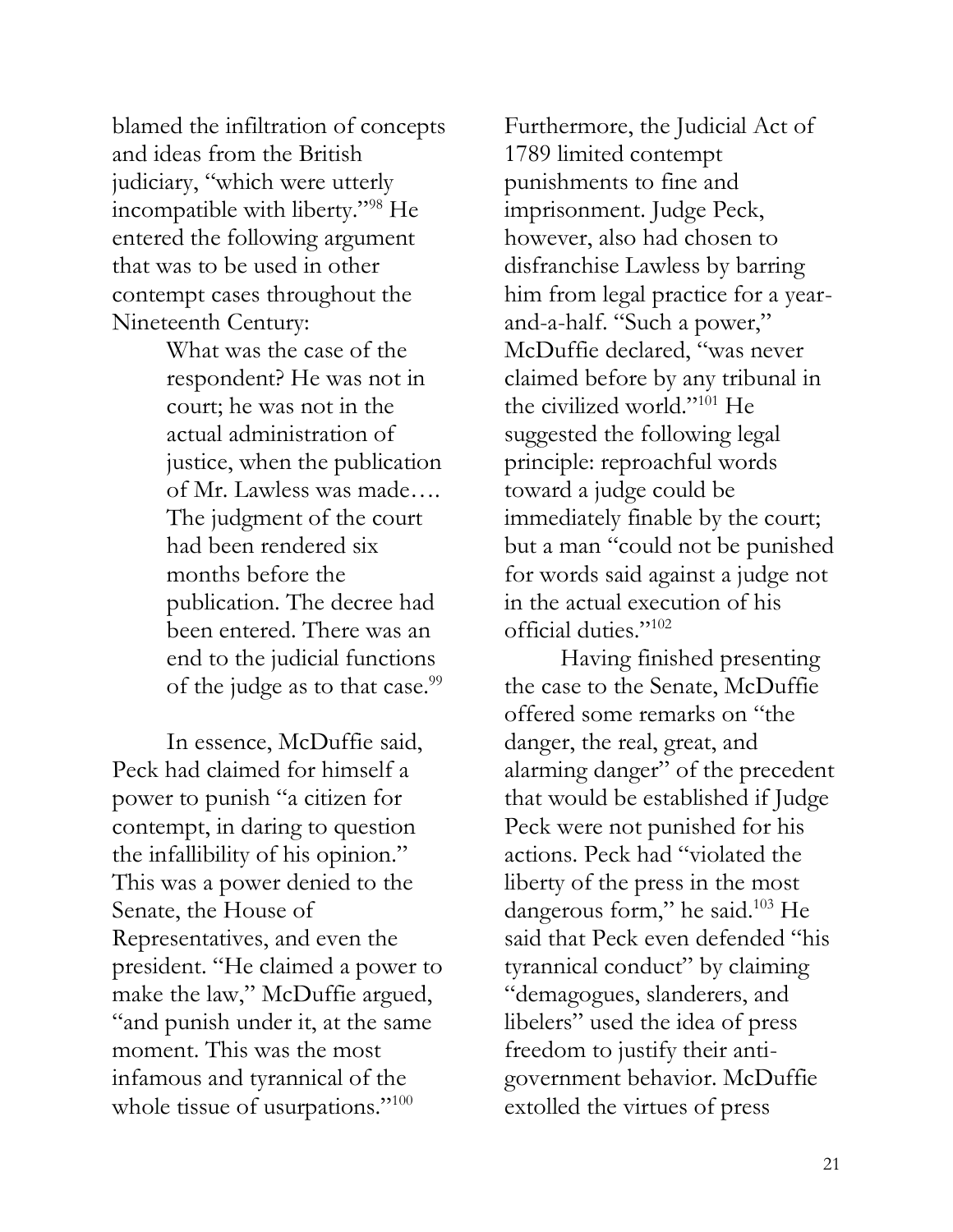freedom and its importance to personal liberty, saying that "if any functionary ought to be held responsible to the press, which was the organ, the only true organ, of the people, it was the judges…."<sup>104</sup> Concluding his remarks, McDuffie urged lawmakers to protect the liberty of the press by making the following appeal:

> It must appear much better, in the view of every statesman, to suffer the most unjust libels to be published in the newspapers, and to let their poisoned arrows recoil upon themselves, than to suppress the liberty of the press. But what was the liberty of Mr. Lawless, according to the practical doctrine of Judge Peck? It was the liberty of being sent to prison, incarcerated with common felons, and deprived of the means of his subsistence, for respectfully differing in opinion with the judge.<sup>105</sup>

### **Defending Judge Peck**

Attorney Jonathan Meredith addressed the Senate court of impeachment on Peck's behalf on January 5, 1831. He began the

defense of Peck by noting that the judge was accused of disparaging public justice and subverting "the liberties of the people of the United States." Meredith urged lawmakers to consider the issue carefully. "The surest safeguard of the liberties of the people," he argued, "was to be found in the firm and independent administration of justice…."<sup>106</sup> Peck considered Lawless' article "to be a gross and palpable misrepresentation of his opinion, calculated to bring his court into disrespect…." So Peck did what he was given legal authority to do – "he proceeded to attach and punish its author for the contempt." Lawless was given ample opportunity, said Meredith, to explain himself to the judge, but he did not admit to his error. Meredith also argued that Peck was influenced "by a sense of official obligation and duty," not by the "wilful [sic], malicious, and arbitrary motive and intention imputed to him in the article of impeachment."<sup>107</sup> Peck saw in Lawless' article a grave misrepresentation that was "calculated to bring ridicule and contempt upon the court" and "break down the court by the force of public opinion." Peck's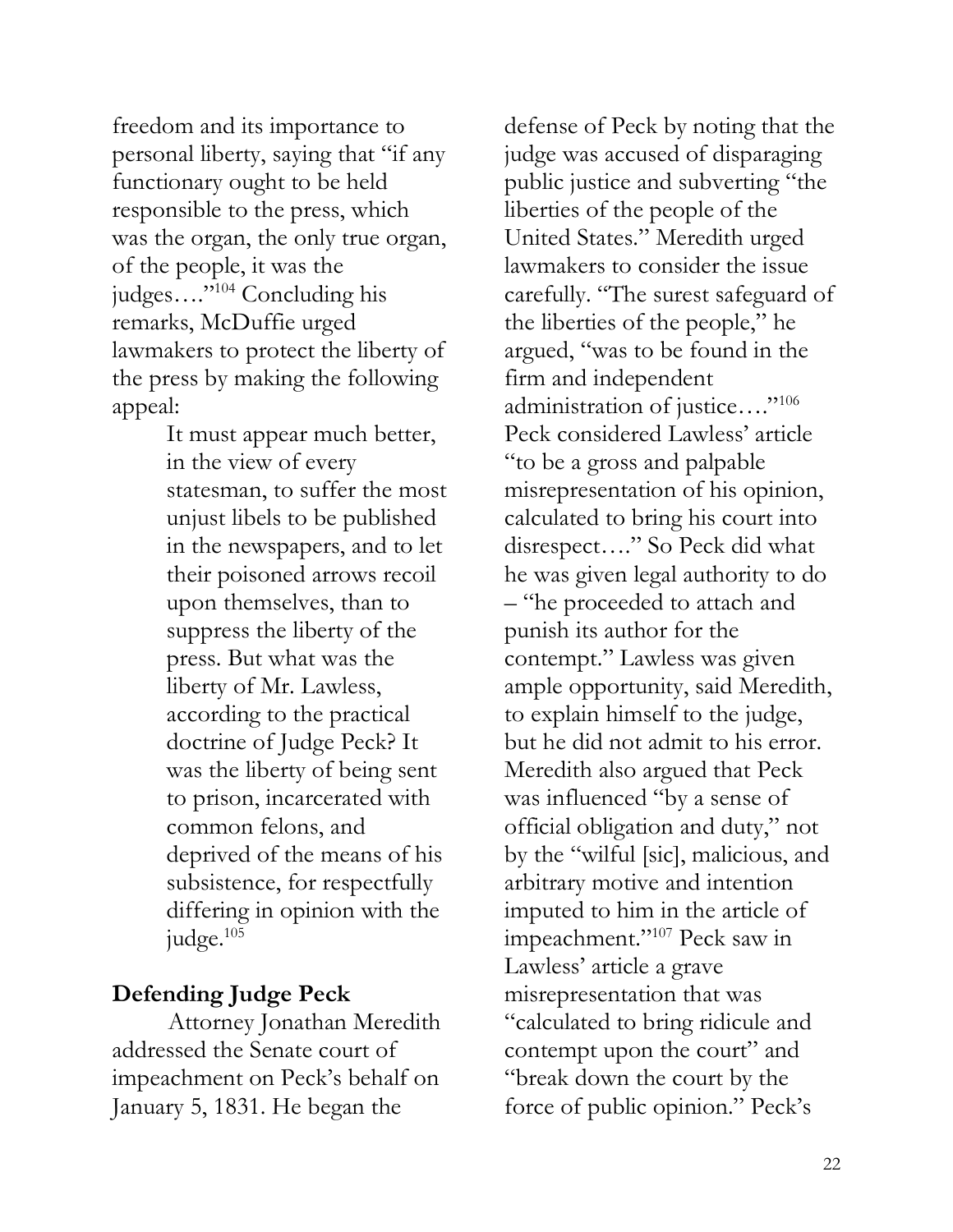actions were justified, Meredith argued, by the inherent contempt power of the courts, "a power which, although sometimes questioned, had remained untouched in every political struggle that had taken place."<sup>108</sup> Judicial contempt, he said, was sanctioned by American precedents and had been practiced at every judicial level in the country. Meredith, having finished his remarks in Peck's defense, then left the judge's fate in the hands of the U.S. Senate.

#### **The Peck-Lawless Legacy**

*Atkinson's Saturday Evening Post* noted the conclusion of the impeachment trial with a single paragraph.<sup>109</sup> "After having occupied almost the entire attention of the Senate since the session commenced," the article stated, "and after the expenditure of an immense deal of money, the trial is at length concluded by an acquittal of the Judge." There were twenty-two "not guilty" votes and twenty-one "guilty," which did not meet the two-thirds majority required of the Senate to convict him. Peck was promptly acquitted, and the court of impeachment adjourned.

The Senate had given Judge Peck, and in a sense the entire federal judicial system, a tentative victory. However, the implications of Peck's actions continued to resonate within the chambers of Congress, and lawmakers in the U.S. House almost immediately began considering ways to restrict use of the judicial contempt power. Congressman Joseph Draper proposed a resolution asking the House Committee on the Judiciary to "inquire into the expediency of defining by statute all offences [sic] which may be punished as contempts of the courts of the United States." He was specifically concerned about the issue of fair comment and criticism. "If the object of a publication be to convince the public at large that any particular proposition agitated here is correct," he asked, "is it not competent for any citizen to call in question the correctness of such an opinion? Surely it is."<sup>110</sup> If this reasoning applied to Congress, Draper reasoned, it should apply to all branches of government, as well.

Draper recognized that it would be a difficult task to determine what exactly would constitute a contempt of court.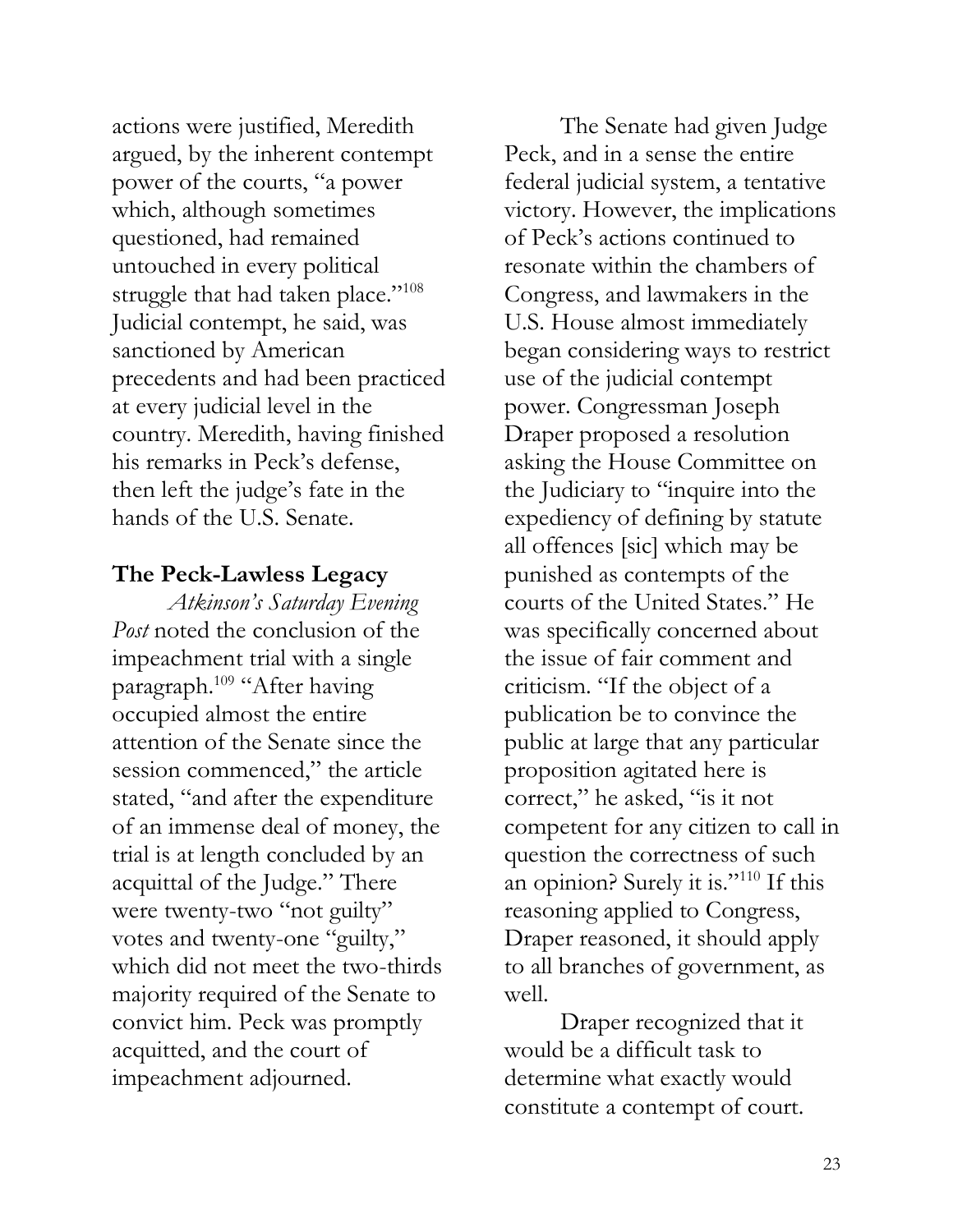However, he believed that Congress could decide "many cases which are not contempts." They would include opinions expressed after a court decision had been made final. The law, Draper argued, "ought to be so clear, that every individual may … know whether … he acts within the law or not" and whether his personal liberty may be at stake.<sup>111</sup> The House granted Draper's request to consider the issue.

A week later, Congressman Buchanan submitted a bill that specifically addressed the judiciary's contempt power. His proposal placed a geographic limitation on judges who would use contempt to maintain order. It stated the following:

> *Be it enacted by the Senate and House of Representatives of the United States of America in Congress assembled*, That the power of the several courts of the United States to issue attachments and inflict summary punishments for contempts of court, shall not be construed to extend to any cases except the misbehavior of any person or persons in the presence of said courts, or so near thereto as to obstruct the

administration of justice, the misbehavior of any of the officers of the said courts in their official transactions, and the disobedience or resistance by any officer of the said courts, party, juror, witness, or other person or persons, to any lawful writ, process, order, rule, decree, or command of the said  $\text{counts}$ .<sup>112</sup>

Congress approved the geographic restriction on federal contempt authority less than a month later on March 2, 1831.<sup>113</sup> Federal judges were obligated to follow the letter of the law, and it was hoped that state courts would be willing to follow the spirit of the law, as well.

#### **Conclusion**

Before the Senate held Peck's impeachment trial, Congressman Michael Hoffman remarked that the proceedings would become a noted part of America's history.<sup>114</sup> The congressmen who considered the Peck-Lawless dispute recognized a potential crisis was looming between two American values – freedom of the press and a strong, independent judiciary. The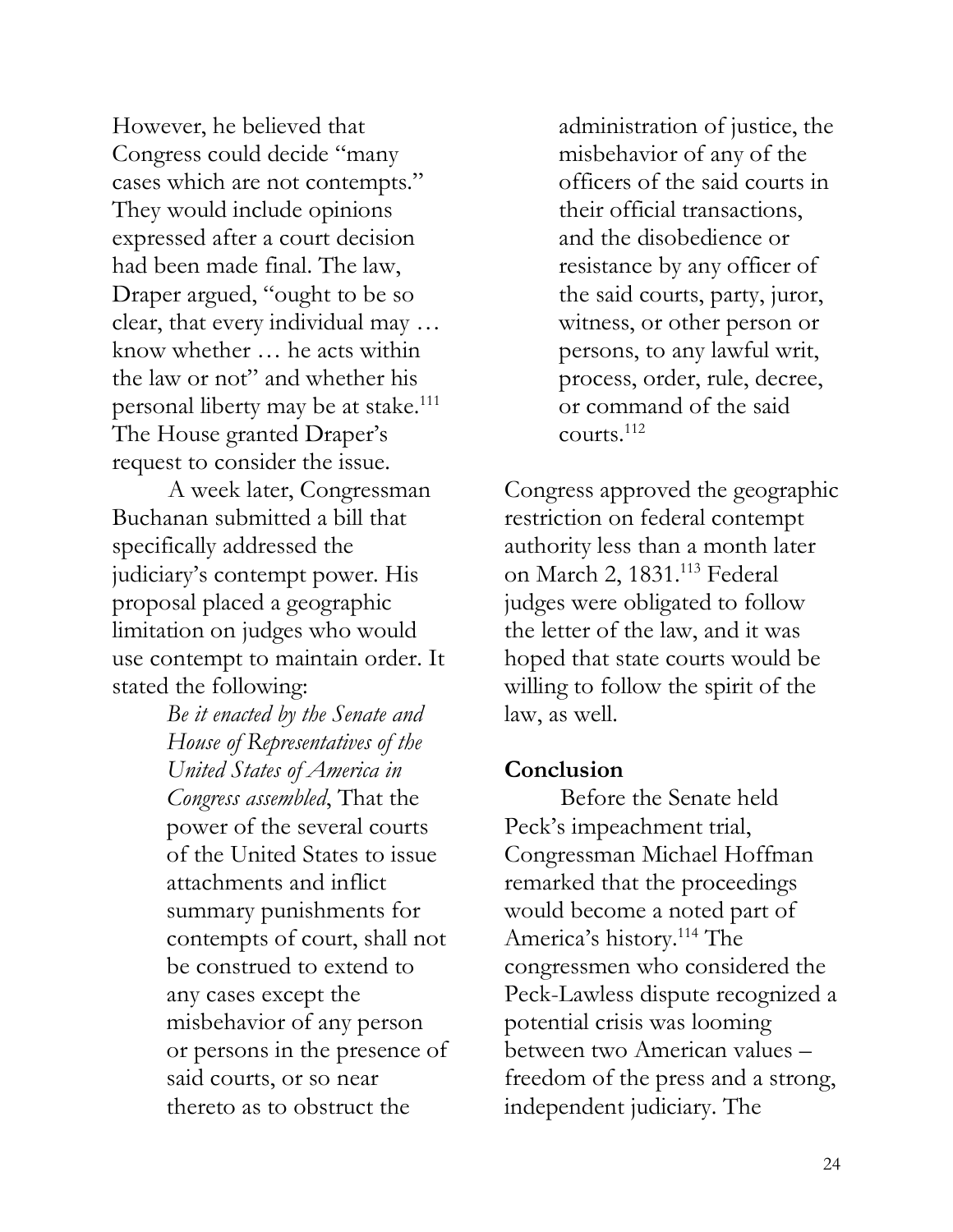country was founded on a tradition that included press freedom and the right to criticize those in authority. America also prized its judicial system, which was designed to work independently while keeping a check on other branches of government. These values were debated in the dispute between Peck and Lawless. As the congressional record suggests, the issue was of grave concern for lawmakers. As a result, Congress attempted to achieve a compromise by restricting the use of contempt powers to events occurring in the immediate environs of the court. Under this arrangement, publishers would still be able to comment on court proceedings without the fear of reprisal, and judges would retain their unquestioned authority to maintain decorum within their courtrooms.

It appeared that the episode between Luke Lawless and Judge James Peck had created the momentum that was necessary to maintain a restricted contempt power for the judiciary. The dispute brought contempt by publication to the forefront of America's political, legal, and social consciousness. The federal

contempt statute effectively ended contempt by publication actions within the federal court system. It also highlighted the similar efforts of state legislatures, which had begun passing their own statutes that restricted state courts' ability to use the contempt authority. Nine states had already approved such laws by the time the issue reached Congress – Pennsylvania, Louisiana, New York, South Carolina, Kentucky, Connecticut, Illinois, Mississippi, and Florida. By the beginning of the Civil War, fourteen other states had approved contempt statutes. Seven of them modeled their laws on the 1831 federal statute – Virginia, Tennessee, Ohio, Alabama, Georgia, North Carolina, and Maryland. The remaining seven – Missouri, Arkansas, Indiana, Iowa, Minnesota, Michigan, and Wisconsin – copied New York's contempt statute.<sup>115</sup>

The series of apparent victories for the nation's press lasted but a short while. By the mid-1850s, judicial compliance with restrictive contempt statutes began to erode. This American interpretation of the contempt power, according to Edward Gerald, "withered during the Civil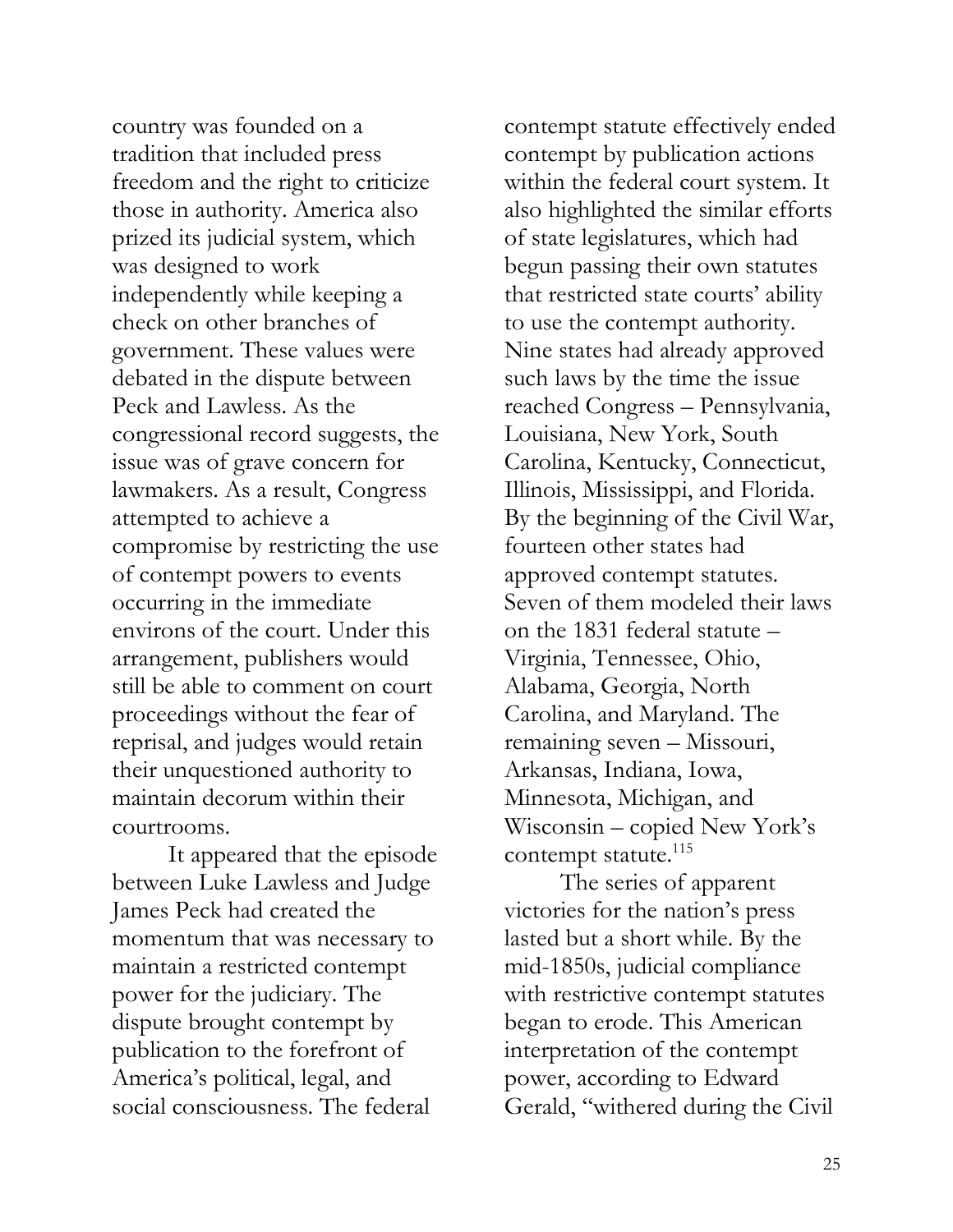War, and in its place arose the doctrine that any publication was contemptuous which was held to have a reasonable tendency to interfere with the processes of justice."<sup>116</sup> In fact, judges were loath to submit their authority to legislative oversight. Frank Thayer suggested that the independence of the courts to protect their own interests was well ingrained in judicial thought. "Even in states where there is a strict definition of what constitutes contempt," he wrote, "it would seem that under special circumstances there is precedent for the court's considering its inherent power above the legislative enactment."<sup>117</sup> Another perspective recognized the contempt doctrine as always superior to any statutory restriction, as the following passage suggests:

> This doctrine has been asserted in all its rigor by the courts. It is founded upon the principle that this power is coeval with the existence of the courts, and as necessary as the right of selfprotection … and is necessary to maintain its dignity if not its very existence. *It exists*

#### *independently of statutes*. 118

However, the geographic limits Congress approved in 1831 ultimately won out. In the 1941 case of *Nye v. United States*, the U.S. Supreme Court ruled the Congressional Act of March 2, 1831, significantly restricted the federal judiciary's contempt authority to within the physical proximity of the court.<sup>119</sup> Later that year, the Supreme Court sought to clarify the circumstances under which the use of contempt would be acceptable to impair an individual's free press rights. In the case of *Bridges v. California*, the court carved out an exception to the geographic limitations on contempt.<sup>120</sup> When certain circumstances made it clear that reporting on a judicial proceeding posed a clear and present danger to the government or society, the Supreme Court determined that the publication could be blocked legally.

Historians of Nineteenth Century press litigation have focused a significant amount of attention on libel law, but contempt by publication has been largely understudied. The efforts of Nineteenth Century newspaper publishers and editors to expand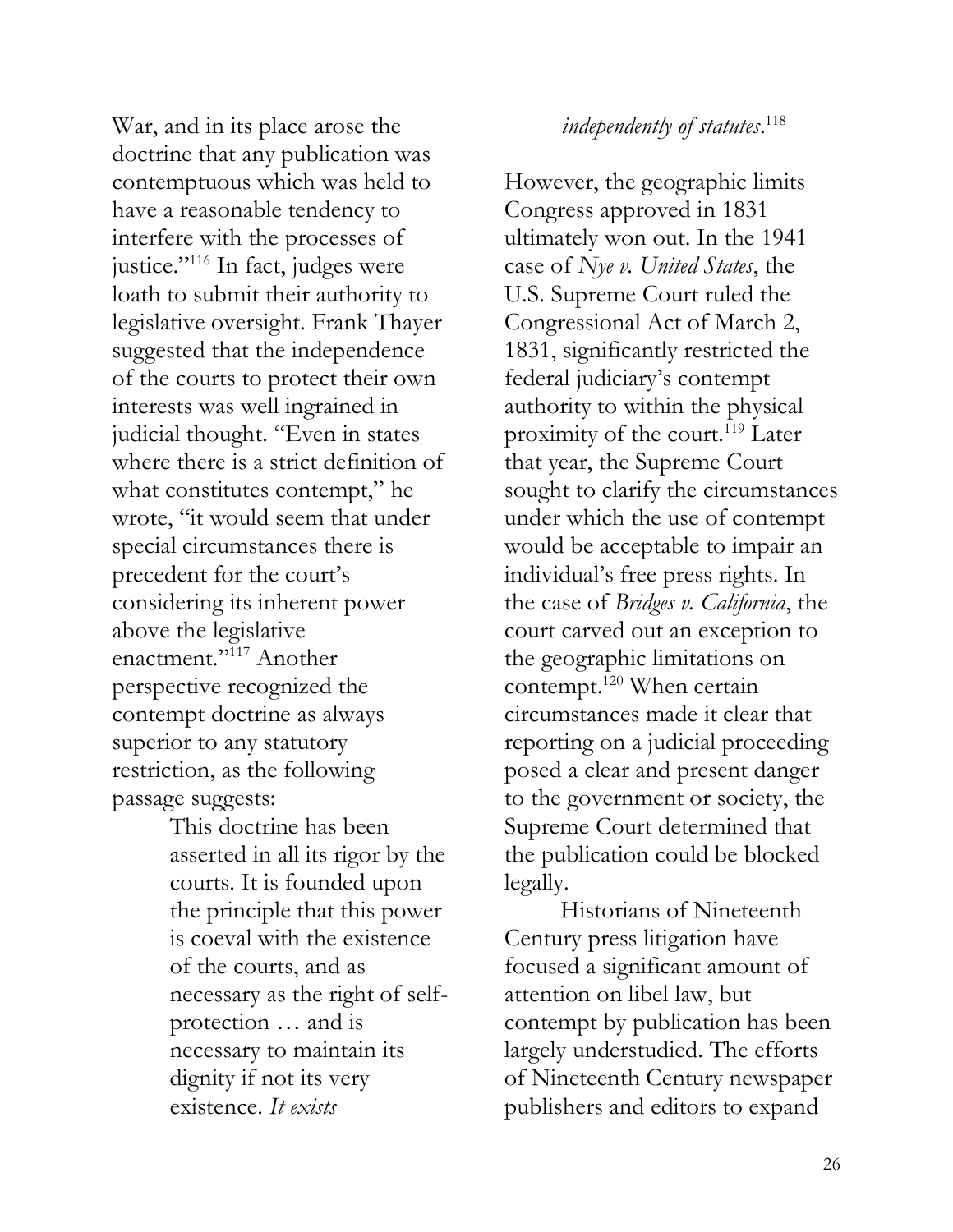their press freedoms in the face of considerable judicial oversight should be recognized as an important component of the development of American press law. They faced a legal minefield when they published reports or commentaries on the judicial process. When they rankled

judges, they suffered stiff financial penalties and incarceration for their actions. However, their trials, both literal and figurative, contributed significantly to securing the modern journalist's ability to report on the American judiciary fully and freely.

#### **Notes**

 $\overline{a}$ 

<sup>2</sup> Frank Thayer, *Legal Control of the Press: Concerning Libel, Privacy, Contempt, Copyright, Regulation of Advertising and Postal Laws*, 4th ed. (Brooklyn, New York: The Foundation Press, Inc., 1962), 545.

<sup>3</sup> Joel Prentiss Bishop, *Commentaries on the Criminal Law*, 4th ed., 2 vols. (Boston: Little, Brown and Company, 1868), 2: 150-51.

<sup>4</sup> William G. Hale, *The Law of the Press: Text, Statutes, and Cases* (St. Paul, Minn.: West Publishing Co., 1923), 256.

<sup>5</sup> Donald M. Gillmor, *Free Press and Fair Trial* (Washington, D.C.: Public Affairs Press, 1966), 160.

<sup>6</sup> Sir John C. Fox, *The History of Contempt of Court: The Form of Trial and the Mode of Punishment* (Oxford: Clarendon Press, 1927; reprint ed., London: Professional Books Limited, 1972), 1.

<sup>7</sup> Stephen J. Krause, "Punishing the Press: Using Contempt of Court to Secure the Right to a Fair Trial," 76 *Boston University Law Review* 537 (June 1996): 539.

<sup>8</sup> William Blackstone, *Commentaries on the Laws of England: A Facsimile of the First Edition of 1765-1769, Of Public Wrongs* (1769), 4 vols. (Chicago: The University of Chicago Press, 1979), 4: 282.

<sup>9</sup> Ibid., 285.

<sup>10</sup> Edward M. Dangel, *National Lawyers' Manual: Contempt* (Boston: National Lawyers' Manual Company, 1939), 19c.

<sup>11</sup> Thayer, *Legal Control of the Press: Concerning Libel, Privacy, Contempt, Copyright, Regulation of Advertising and Postal Laws*, 543.

<sup>12</sup> Ibid., 545-46.

<sup>13</sup> Robert W. Jones, *The Law of Journalism* (Washington, D.C.: Washington Law Book Co., 1940), 184.

<sup>14</sup> Ronald L. Goldfarb, *The Contempt Power* (New York: Columbia University Press, 1963), 2.

<sup>15</sup> Harold W. Sullivan, *Contempts by Publication: The Law of Trial by Newspaper*, 3rd ed. (Littleton, Colorado: Fred B. Rothman & Co., 1980), 172.

<sup>1</sup> *Journal of the House of Representatives of the United States of America, 1829-1830* (May 1, 1830), 592-94.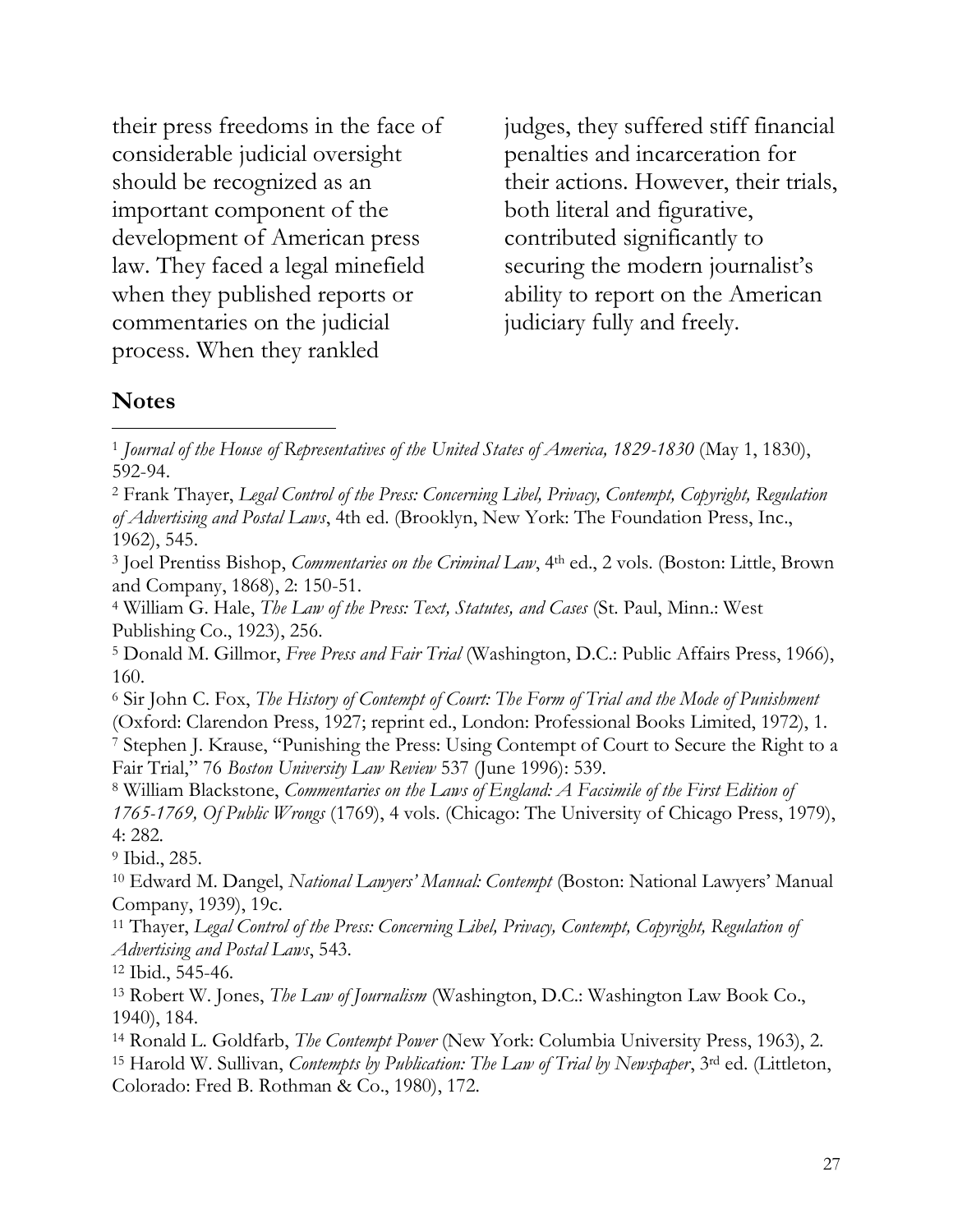J. Edward Gerald, *The Press and the Constitution, 1931-1947* (Minneapolis: University of Minnesota Press, 1948), 6.

 Fredrick Seaton Siebert, *The Rights and Privileges of the Press* (New York: Appleton-Century-Crofts, 1934), footnote 3, 283-84.

 John Charles Fox, "The King v. Almon," 24 *Law Quarterly Review* 184 (1908): 189. Ibid., 189-90.

 Zechariah Chafee, Jr., *Free Speech in the United States* (Cambridge, Mass.: Harvard University Press, 1967), 9.

 C. Herman Pritchett, *Constitutional Law of the Federal System* (Englewood Cliffs, New Jersey: Prentice-Hall, 1984), 190.

Gerald, *The Press and the Constitution, 1931-1947*, 29.

 David M. Rabban, *Free Speech in Its Forgotten Years* (New York: Cambridge University Press, 1997), 5.

 Walter Nelles and Carol Weiss King, "Contempt by Publication in the United States: Since the Federal Contempt Statute," 28 *Columbia Law Review* 525 (1928): 533. Ibid.

 Thomas M. Cooley, *A Treatise on the Constitutional Limitations Which Rest Upon the Legislative Power of the States of the American Union*, 7th ed. (Boston: Little, Brown, and Company, 1903), 603.

Ibid., 603-04.

 $\overline{a}$ 

Leonard Levy, *Emergence of a Free Press* (New York: Oxford University Press, 1985), 13. Ibid., 272.

Ibid., 274-75.

Bishop, *Commentaries on the Criminal Law*, 142.

Jones, *The Law of Journalism*, 203.

 Zechariah Chafee, Jr., *Government and Mass Communications: A Report from the Commission on Freedom of the Press* (Hamden, Conn.: Archon Books, 1965), 384.

Ibid., 432.

Sullivan, *Contempts by Publication: The Law of Trial by Newspaper*, vii.

Ibid., ix.

Ibid., 144.

 Timothy W. Gleason, *The Watchdog Concept: The Press and the Courts in Nineteenth-Century America* (Ames, Iowa: Iowa State University Press, 1990), 97.

Gerald, *The Press and the Constitution, 1931-1947*, 5.

Ibid., 29.

Ibid., 35.

Ibid., 30-31.

Dangel, *National Lawyers' Manual: Contempt*, Preface.

Ibid., 19c.

 Henry Schofield, *Essays on Constitutional Law and Equity and Other Subjects*, 2 vols. (Union, New Jersey: The Lawbook Exchange, Ltd., 2002), 2: 563.

Ibid., 559-60.

 Thayer, *Legal Control of the Press: Concerning Libel, Privacy, Contempt, Copyright, Regulation of Advertising and Postal Laws*, 550.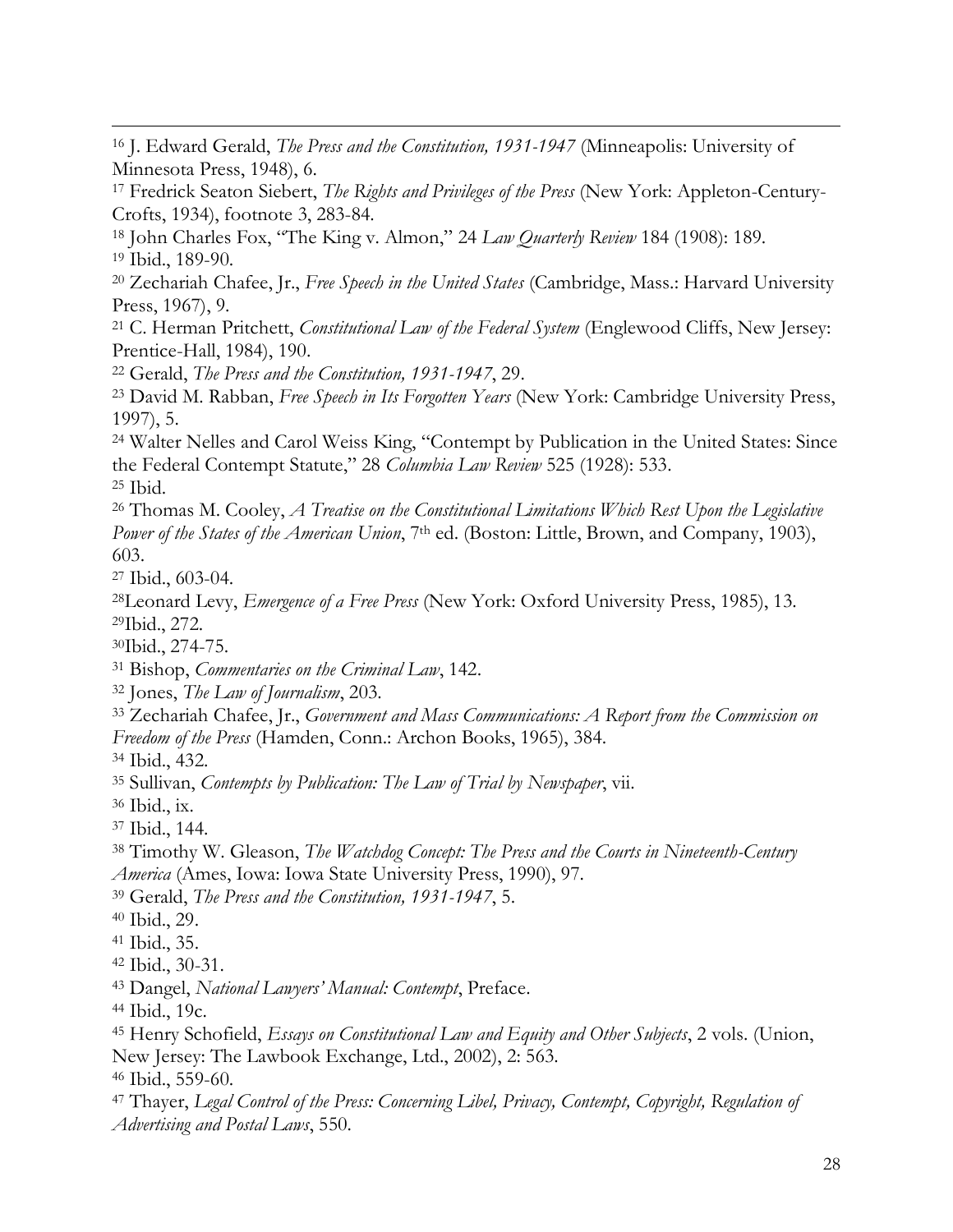Ibid., 554.

 $\overline{a}$ 

Goldfarb, *The Contempt Power*, 90.

Gleason, *The Watchdog Concept*, 85.

Gillmor, *Free Press and Fair Trial*, 143.

*Journal of the Senate of the United States of America, 1789-1873* (May 25, 1830), 251-254,

reproduced in A Century of Lawmaking for a New Nation: U.S Congressional Documents and Debates, 1774-1873, [http://memory.loc.gov/ammem/amlaw/lawhome.html.](http://memory.loc.gov/ammem/amlaw/lawhome.html) All

journal and debate register citations come from this online source.

 *Journal of the House of Representatives of the United States of America, 1829-1830* (May 1, 1830), 592.

Ibid., 593-594.

 Arthur J. Stansbury, *Report of the Trial of James H. Peck, Judge of the United States District Court for the District of Missouri* (Boston, 1833; reprint ed., New York: Da Capo Press, 1972), 2. Ibid., 2-3.

Ibid., 3.

Ibid., 4.

Ibid., 5.

Ibid., 1.

Ibid., 5.

 *Gales & Seaton's Register of Debates in Congress*, House of Representatives (April 5, 1830), 737. Ibid., (April 7, 1830), 746.

Ibid.

Ibid., 746-747.

- Ibid., 747.
- Ibid., 750.

Ibid., 751.

Ibid.

Ibid., 752.

*Gales & Seaton's Register of Debates in Congress*, House of Representatives (April 21, 1830), 1.

Ibid., 3.

Ibid.

Ibid.

Ibid., 3-4.

Ibid., 4.

Ibid., 5.

 *Gales & Seaton's Register of Debates in Congress*, House of Representatives (April 23, 1830), 814.

 Ibid. There were two congressmen with the last name of Everett serving in the U.S. House of Representatives – Edward Everett and Horace Everett. Because the recorded debate refers only to "Mr. Everett," it is not clear which congressman was speaking. The author was unable to determine the correct identity of the speaker.

Ibid.

Ibid.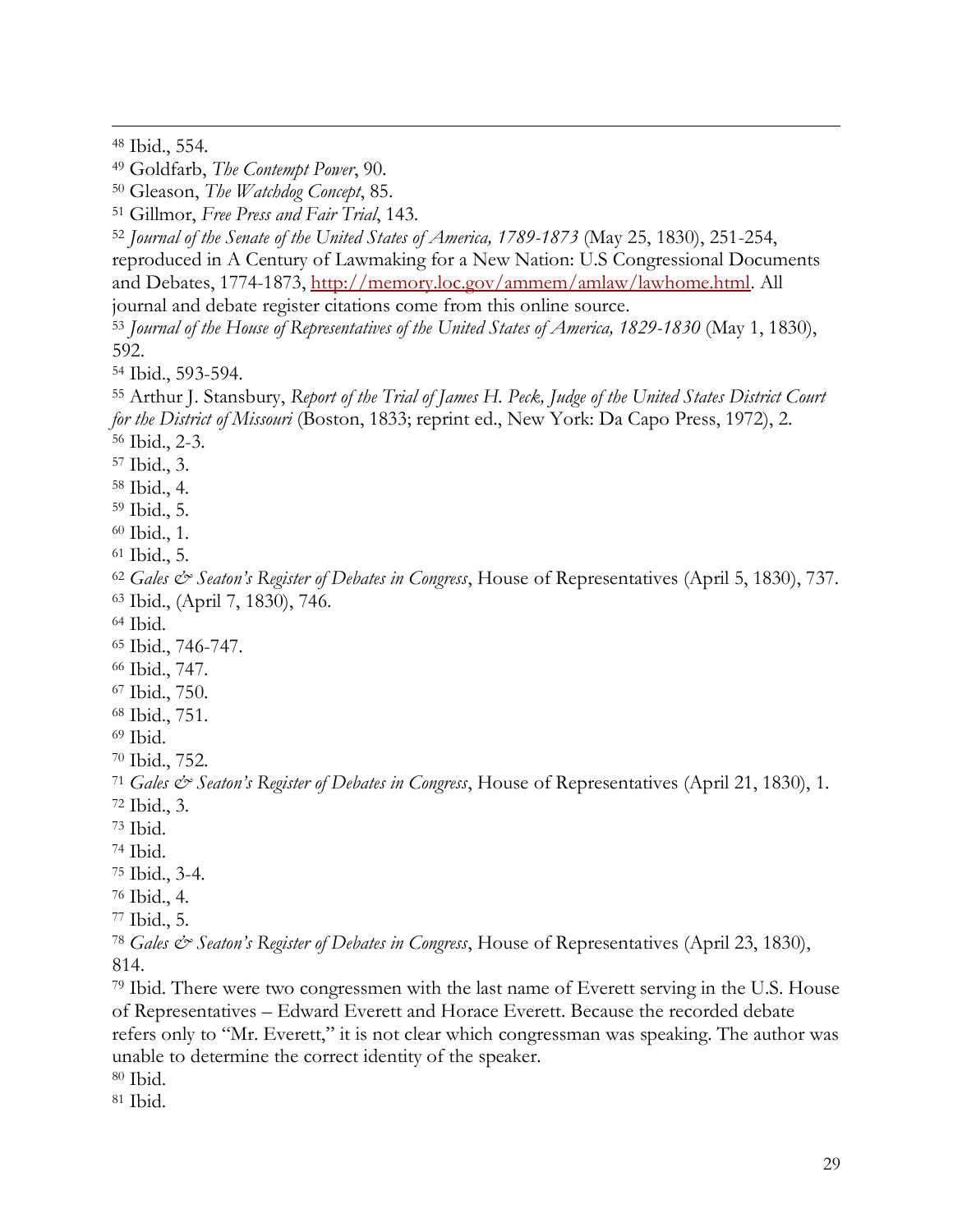Ibid. Yet again, there were two congressmen with the last name of Storrs serving in the U.S. House of Representatives – Henry Storrs and William Storrs. Henry Storrs of New York was later elected as a House Manager for the impeachment, but the record here is not clear about which congressman was speaking. Ibid., 815.

*Journal of the House of Representatives of the United States, 1829-1830*, 565-566.

Ibid., (May 1, 1830), 592-595.

*Gales & Seaton's Register of Debates in Congress*, House of Representatives (May 4, 1830), 872.

*Journal of the Senate of the United States of America, 1789-1873* (May 11, 1830), 245.

Ibid., 246.

 $\overline{a}$ 

Ibid., (May 25, 1830), 251.

Ibid., 253.

Ibid., 254.

Ibid., 277.

Ibid., 278.

Ibid.

Ibid., 279.

 "Epitome of the Times," *Saturday Evening Post*, May 22, 1830, 2, reproduced in American Periodicals Series Online 1740-1900,

http://proquest.umi.com/pqdweb?DBId=5197&LASTSRCHMODE=1&RQT=575. *Gales & Seaton's Register of Debates in Congress*, U.S. Senate (Dec. 20, 1830), 9.

Ibid., 10.

Ibid.

Ibid., 11.

Ibid., 12.

Ibid., 13.

Ibid., 16.

Ibid., 17.

Ibid., 18.

*Gales & Seaton's Register of Debates in Congress*, U.S. Senate (Jan. 5, 1831), 25.

Ibid., 26.

Ibid., 27.

 "Congress," *Atkinson's Saturday Evening Post*, Feb. 5, 1831, 3, reproduced in American Periodicals Series Online 1740-1900.

 *Gales & Seaton's Register of Debates in Congress*, House of Representatives (Feb. 1, 1831), 560. Ibid., 561.

 H.R. 620, *Bills and Resolutions, House of Representatives, 21st Congress, 2nd Session*, Feb. 10, 1831. Act of Mar. 2, 1831, chap. 99, 4 Stat. 487.

 *Gales & Seaton's Register of Debates in Congress*, House of Representatives (Dec. 20, 1830), 377.

 Walter Nelles and Carol Weiss King, "Contempt by Publication in the United States: Since the Federal Contempt Statute," 28 *Columbia Law Review* 525 (1928): 533. See footnote 30 for a thorough list of state legislative actions regarding contempt and how they related to